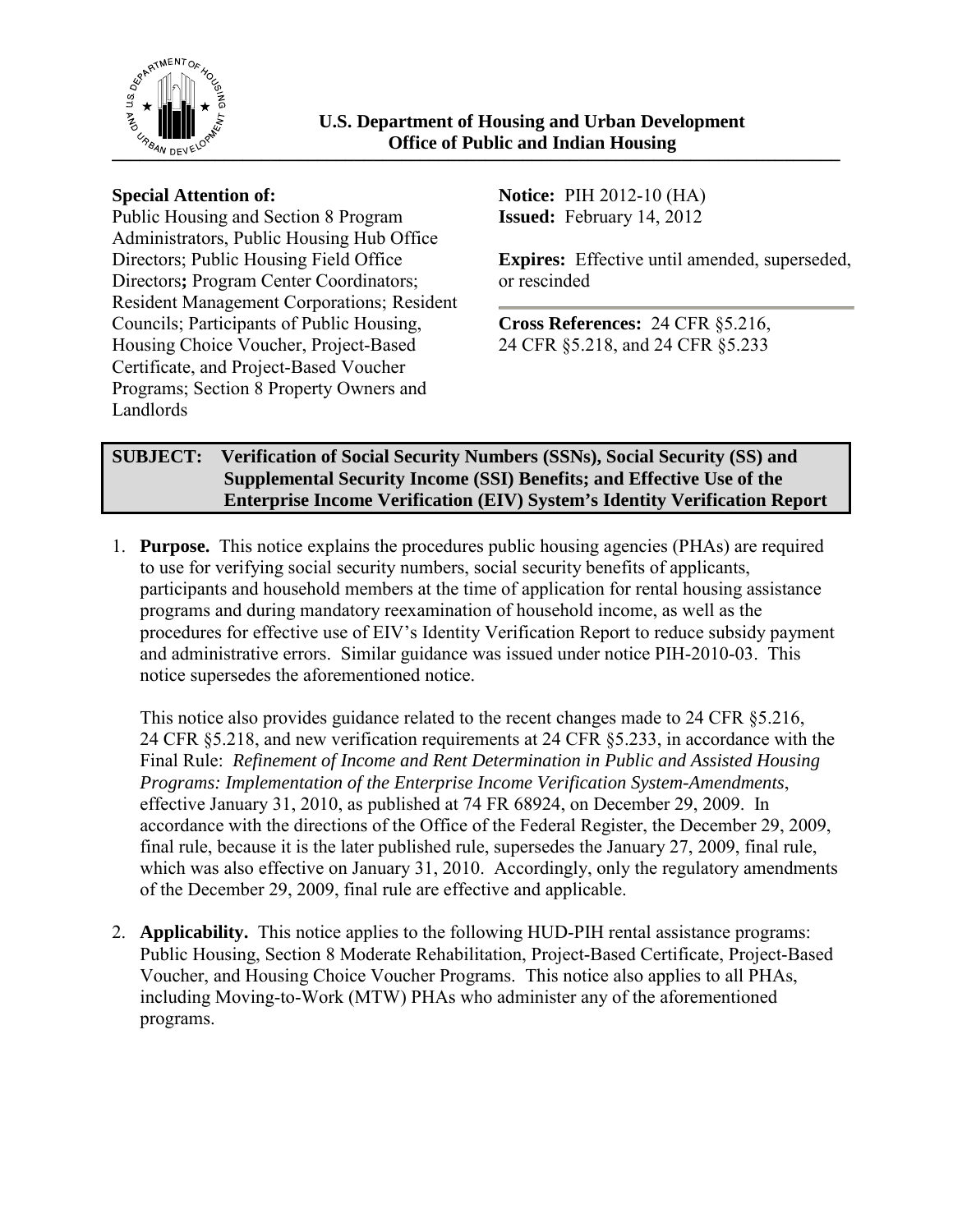3. **Background.** The Housing and Community Development Act of 1987 (Public Law 100- 242; 101 Stat. 1864; 42 USC §3543) granted the Secretary the authority to require applicants and participants (including their household members) to disclose his/her social security number (SSN) as a condition of initial or continuing eligibility for participation in any HUD rental assistance program.

The intent of this statutory provision is to afford the Department the opportunity to ensure that the level of benefits provided on behalf of the family is proper and to prevent fraud and abuse within rental assistance programs. This law is promulgated at 24 CFR §5.216.

HUD uses the SSN (along with the name and date of birth) of an individual to validate his/her identity, obtain employment and income information via computer matching programs, and ensure duplicate assistance is not being paid. These uses allow HUD, program administrators and auditors to determine compliance with program requirements, as well as determine the eligibility and level of assistance a family is eligible to receive, and reduce improper payments. This notice prescribes the procedures and clarifies the requirements for disclosure, documentation and verification of SSNs.

In accordance with the aforementioned new regulatory requirement at 24 CFR §5.233, PHAs are required to use the EIV system to reduce administrative and subsidy payment errors in accordance with HUD administrative guidance. Accordingly, HUD is issuing this formal guidance to ensure that PHAs:

- a) Use EIV's Identity Verification report for effective decision making, corrective action implementation, and reporting activities;
- b) Implement policies and procedures to minimize erroneous subsidy payments on behalf of families who have not complied with the required SSN disclosure and documentation requirements;
- c) Use EIV to validate and/or verify tenant-reported social security benefits; and
- d) Provide accurate and reliable information to HUD via the Public and Indian Housing Information Center (PIC).

With respect to the verification of social security benefits, it has been the standard practice of PHAs to verify social security benefits of applicants, participants, and household members by either contacting the local office of the Social Security Administration (SSA) by phone, fax, or in writing, reviewing an original social security benefit check, or accepting tenantprovided benefit verification letters.

In an ongoing effort to eliminate time consuming manual requests for benefit verification from PHAs, SSA electronically provides HUD with available benefit information on all current participants and household members who have disclosed a valid SSN, name and date of birth which matches SSA records. HUD makes this information available to administrators of Public Housing and Section 8 programs through the EIV system. Electronic benefit verification is the most efficient verification method available and allows PHAs to process family annual and interim reexaminations expeditiously.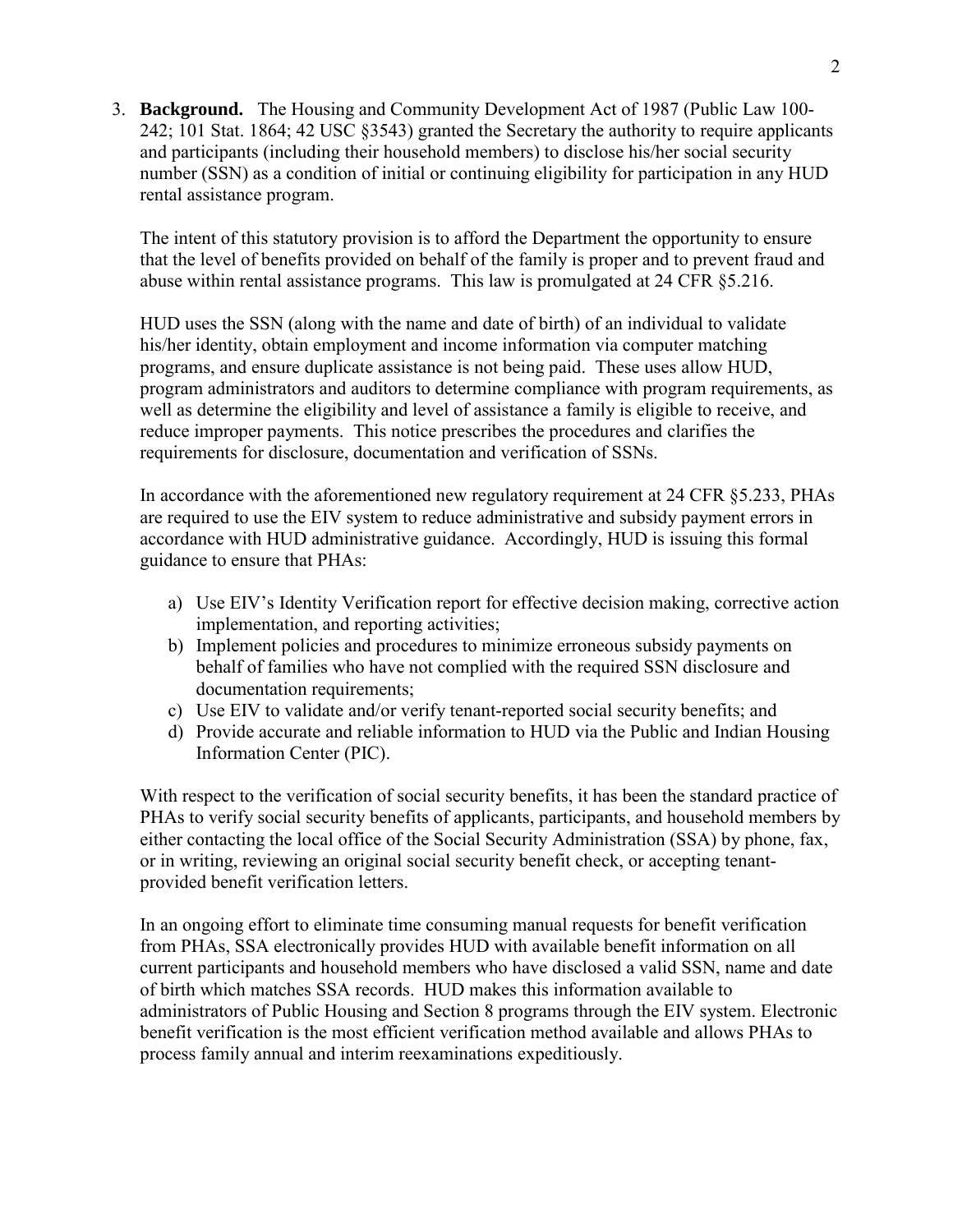SSA continues to receive requests for income verification from PHAs despite the electronic exchange of SS and SSI benefit information between SSA and HUD. PHAs should not refer applicants for or participants of HUD rental assistance programs to local SSA offices to obtain verification of the amount of their SS/SSI benefits. Furthermore, effective January 31, 2010, PHAs are required to use the EIV system as a third party source to verify tenant income information during all mandatory annual and interim reexaminations of family income and composition, in accordance with 24 CFR §5.236 and HUD administrative guidance. This notice describes the required procedures for verifying SS and SSI benefits of applicants, participants, and household members of HUD-assisted rental units, in order to comply with the new HUD regulation at 24 CFR §5.233, which requires PHAs to use EIV.

- 4. **Effective Date.** This notice is effective upon issuance and remains effective until amended, superseded, or rescinded.
- 5. **SSN Disclosure.** In accordance with 24 CFR §5.216, applicants and participants (including each member of the household and including, live-in aides, foster children, and foster adults) are required to disclose his/her SSA-assigned SSN, with the exception of the following individuals:
	- a. Those individuals who do not contend to have eligible immigration status (individuals who may be unlawfully present in the United States) **and** have not been assigned an SSN. These individuals in most instances would not be eligible for a SSN.
		- 1. A family that consists of a single household member (including a pregnant individual) who does not have eligible U.S. citizenship or eligible immigration status is **not eligible** for housing assistance and cannot be housed.
		- 2. A family that consists of two or more household members **and at least one** household member that has eligible U.S. citizenship or eligible immigration status, is classified as a mixed family, and **is eligible** for prorated assistance in accordance with 24 CFR §5.520. The PHA may **not** deny assistance to mixed families due to nondisclosure of an SSN by an individual who does not contend to have eligible immigration status.
		- **Note:** Financial assistance may only be provided to individuals with eligible immigration status in accordance with 42 USC §1436a, which is generally evidenced by the individual providing his/her Green Card (Form I-551 – U.S. Permanent Residence Card) or other documentation approved by the Department of Homeland Security for noncitizens with refugee or asylee status.
	- b. Existing program participants as of January 31, 2010, who have previously disclosed their SSN and HUD has determined the SSN to be valid. PHAs may confirm HUD's validation of the participant's SSN by viewing the household's *Summary Report* or the *Identity Verification Report* in the EIV system.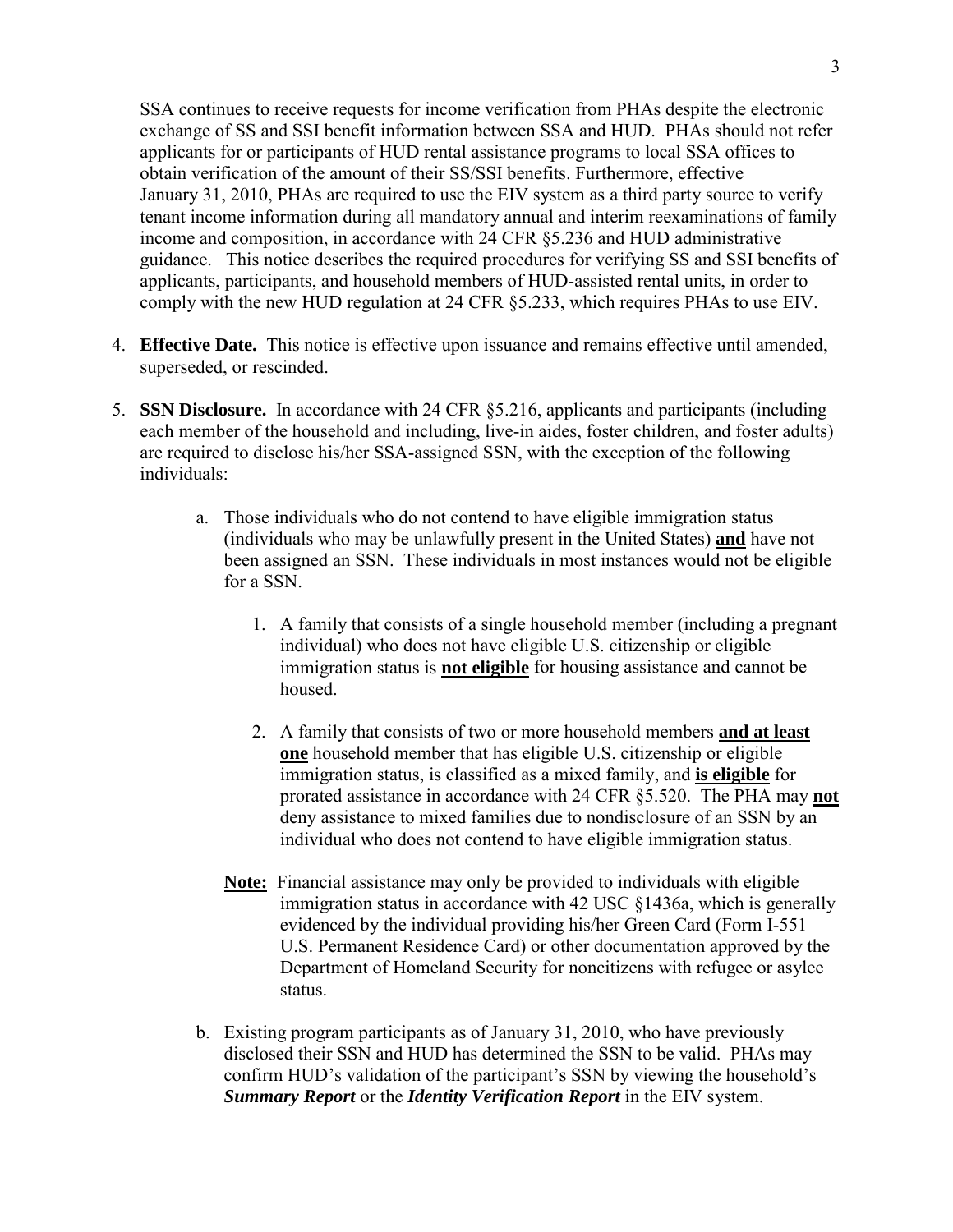c. Existing program participants as of January 31, 2010, who are 62 years of age or older (born on or before January 31, 1948), and had not previously disclosed a valid SSN. This exemption continues even if the individual moves to a new assisted unit.

Disclosure of SSNs is considered information subject to the Federal Privacy Act (5 USC §552a, as amended). In accordance with 24 CFR §5.212, the collection, maintenance, use, and dissemination of SSNs, any information derived from SSNs and income information must be conducted, to the extent applicable, in compliance with that Act and all other provisions of federal, state, and local laws.

An individual who previously declared to have eligible immigration or eligible citizenship status may **not** change his/her declaration to not contend to have eligible immigration status for the purpose of avoiding compliance with the SSN disclosure and documentation requirements or penalties associated with noncompliance of these requirements. Nor may the head of household opt to remove a household member from the family composition for the purpose of avoiding compliance with the SSN disclosure and documentation requirements or penalties associated with noncompliance of these requirements.

- **Note:** There is no provision under HUD regulations which prohibit an individual (head of household with other eligible household members) with ineligible immigration status from executing a lease or other legally binding contract. However, some state laws prohibit an individual with ineligible immigration status from executing a contract (i.e. lease or other legal binding documents). If this is the case in your state, the family must **not** be admitted into the program.
- 6. **SSN Documentation.** The PHA must request the applicant and participant (including each member of the household), who are not exempt under section 5 of this notice, to provide documentation of each disclosed SSN. Acceptable evidence of the SSN consists of:
	- a. An original SSN card issued by SSA;
	- b. An original SSA-issued document, which contains the name and SSN of the individual; or
	- c. An original document issued by a federal, state, or local government agency, which contains the name and SSN of the individual.

It should be noted that most (if not all) individuals who are lawfully present in the U.S. have been assigned a SSN. Many existing laws require the disclosure of the SSN for various purposes. All applicants and participants, including each member of the household (with the exception of those individuals noted in section 5 of this notice) are required to disclose his/her SSA-assigned SSN.

The SSA issues three types of social security cards depending on an individual's citizen or noncitizen status and whether or not a noncitizen is authorized by the Department of Homeland Security (DHS) to work in the United States.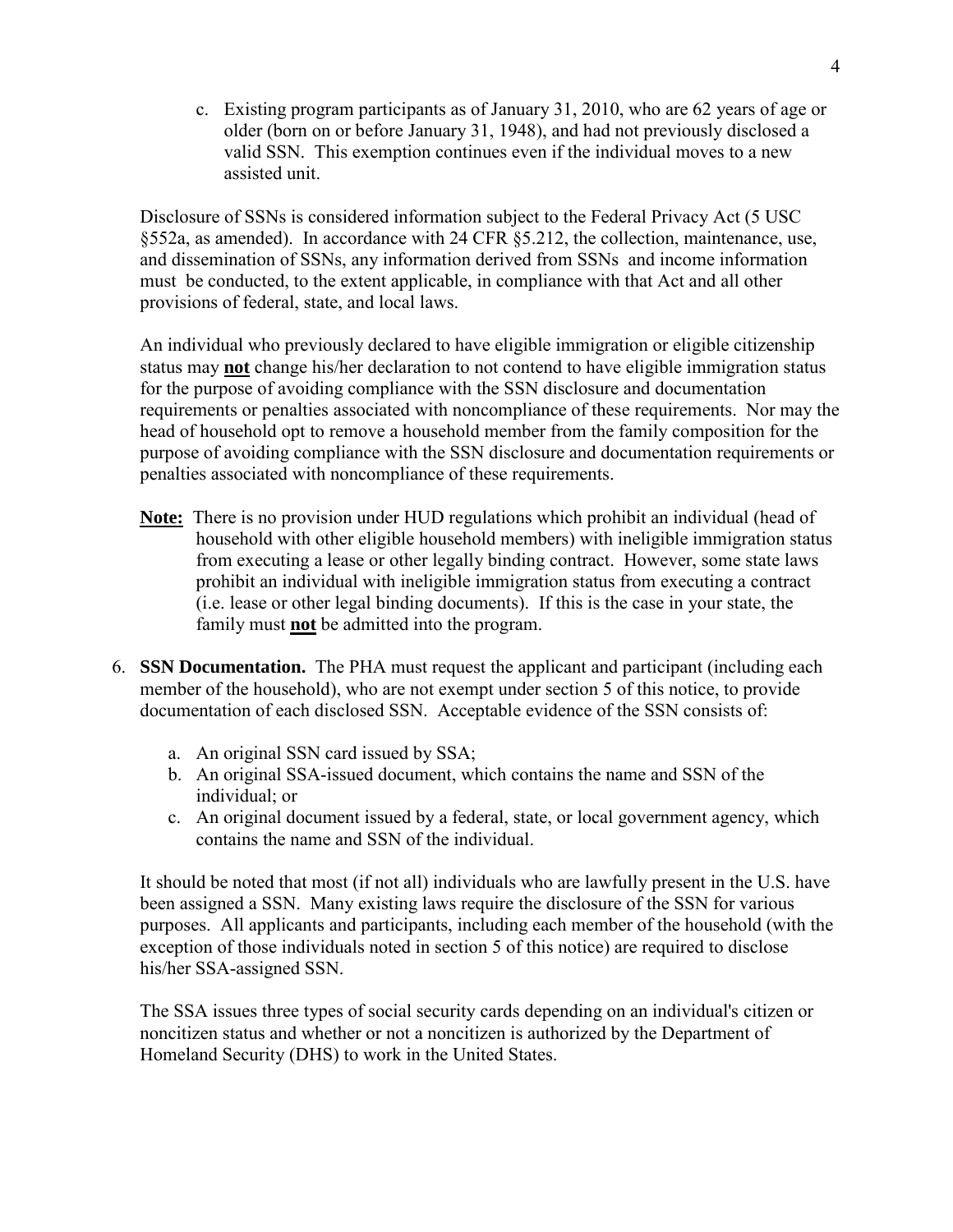They include:

- i. The first type of card shows the individual's name and SSN only. This is the card most people have and reflects the fact that the holder can work in the U.S. without restriction. SSA issues this card to:
	- a. U.S. citizens; or
	- b. Noncitizens lawfully admitted to the United States for permanent residence and noncitizens with DHS permission to work permanently in the United States (i.e. refugees and asylees).
- ii. The second type of card bears, in addition to the individual's name and SSN, the legend: "**NOT VALID FOR EMPLOYMENT"**. SSA issues this card to lawful noncitizens who do not have DHS permission to work, but are required by law to provide a SSN to obtain general assistance benefits that they already have qualified for.
- iii. The third type of card bears, in addition to the individual's name and SSN, the legend **"VALID FOR WORK ONLY WITH DHS AUTHORIZATION"**. SSA issues this card to people with DHS permission to work temporarily in the United States.

SSA verifies all noncitizens' documents with DHS before a SSN card is issued to a noncitizen.

- 7. **Rejection of Documentation.** The PHA may reject documentation of the SSN provided by the applicant or participant for only the following reasons:
	- i. The document is not an original document; or
	- ii. The original document has been altered, mutilated, or not legible; or
	- iii. The document appears to be a forged document (i.e. does not appear to be authentic).

The PHA should explain to the applicant or participant, the reason(s) the document is not acceptable and request the individual to obtain acceptable documentation of the SSN and submit it to the PHA within a specified time frame.

- 8. **Verification of the SSN.** The PHA shall verify each disclosed SSN by:
	- a. Obtaining the documentation listed under section 6 of this notice from applicants and participants (including each member of the household);
	- b. Making a copy of the original documentation submitted, returning it to the individual, and retaining the copy in the file folder; and
	- c. Recording the SSN on line 3n of the form HUD-50058, and transmitting the form HUD-50058 to HUD within a timely manner. PHAs are required to transmit the form HUD-50058 no later than 30 calendar days of receiving the SSN documentation, to enable HUD to initiate its computer matching efforts for current program participants.

### *Note: HUD does not initiate computer matching efforts for applicants.*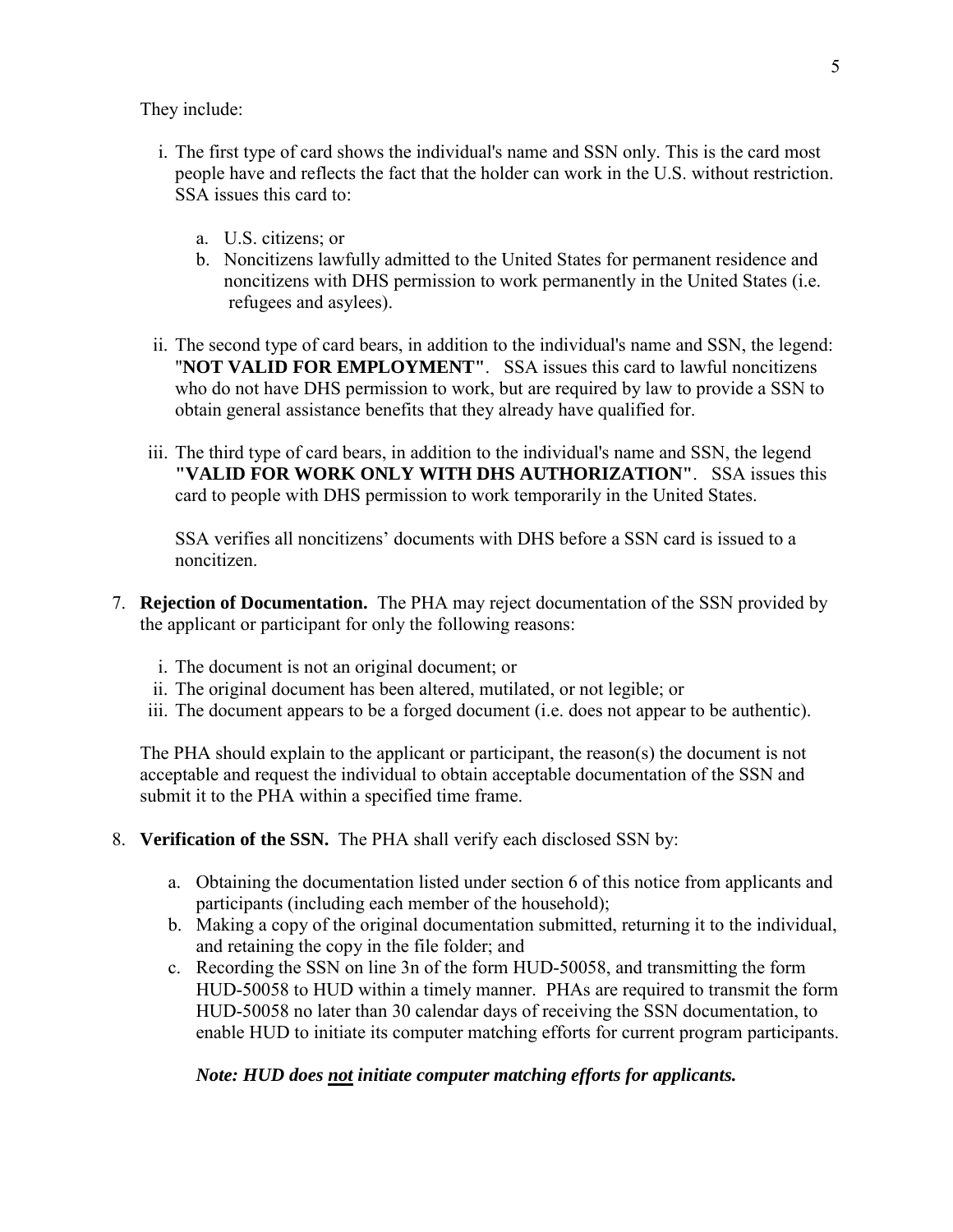HUD, via its computer matching program with the SSA, will validate the SSN (along with the individual's name and date of birth) against the SSA's database. EIV will report the status of the identity verification process as **Verified, Failed, Pending, Excluded,** or **Deceased** on the household *Summary Report*. Below is a summary of the action the PHA is required to take for each identity verification status.

- a. Verified. If the information matches the SSA database, the individual's identity verification status will be **Verified** (See Exhibit 1 below). No action is required by the PHA.
- b. Failed. If the information does **not** match the SSA database, the identity verification status will be **Failed** (see Exhibit 2 below). See section 22 of this notice for guidance on how to correct personal identifiers of individuals whose identity verification status is failed.
- c. Pending. If an individual's identity verification status is **Pending** (see Exhibit 3 below), this means that HUD has not yet sent the tenant's personal identifiers to SSA for validation. No action is required by the PHA.
- d. Excluded. Effective April 30, 2012, if an individual's identity verification status is **Excluded** (see Exhibit 4 below), this means that HUD will not send the tenant personal identifiers to SSA for validation because a valid SSN is not reported on line 3n of the form HUD-50058 or the individual has failed EIV pre-screening as described in section 22 of this notice.
- e. Deceased. If an individual's identity verification status is **Deceased** (see Exhibit 5 below), this means that SSA's records indicate the person is deceased. The PHA is required to confirm the death with the family's head of household or listed emergency contact person. If the individual is deceased and the only household member or the only surviving household members are a live-in aide and the live-in aides family (single member household), the PHA must complete an end of participation (EOP) action on form HUD-50058, and discontinue assistance and/or tenancy.

If there are authorized household members remaining on the program, update the family composition accordingly, complete an interim reexamination action on form HUD-50058, and take any other action in accordance with HUD administrative guidance (see PIH notice 2012-4) and PHA-established policies.

See the *HUD-SSA Computer Matching Schedule* in section 17 of this notice to determine when your state's data will be matched. The PHA is required to retain the EIV *Summary Report* or *Income Report* in each family file as confirmation of compliance with the SSN disclosure, documentation and verification requirements. Electronic retention of these reports is permissible.

Once the individual's identity verification status is classified as **Verified**, the PHA may, at its discretion, remove and destroy the copy of the documentation referenced in sections 6 and 8 of this notice. Paper documentation must be destroyed by either shredding or burning. Electronic documentation must be destroyed by erasing or permanently deleting the file. Additional guidance related to destruction of records is available in HUD Handbook 2400.25, Rev. 2, Chg-2: *HUD Information Technology Security Policy*, dated August 22, 2011.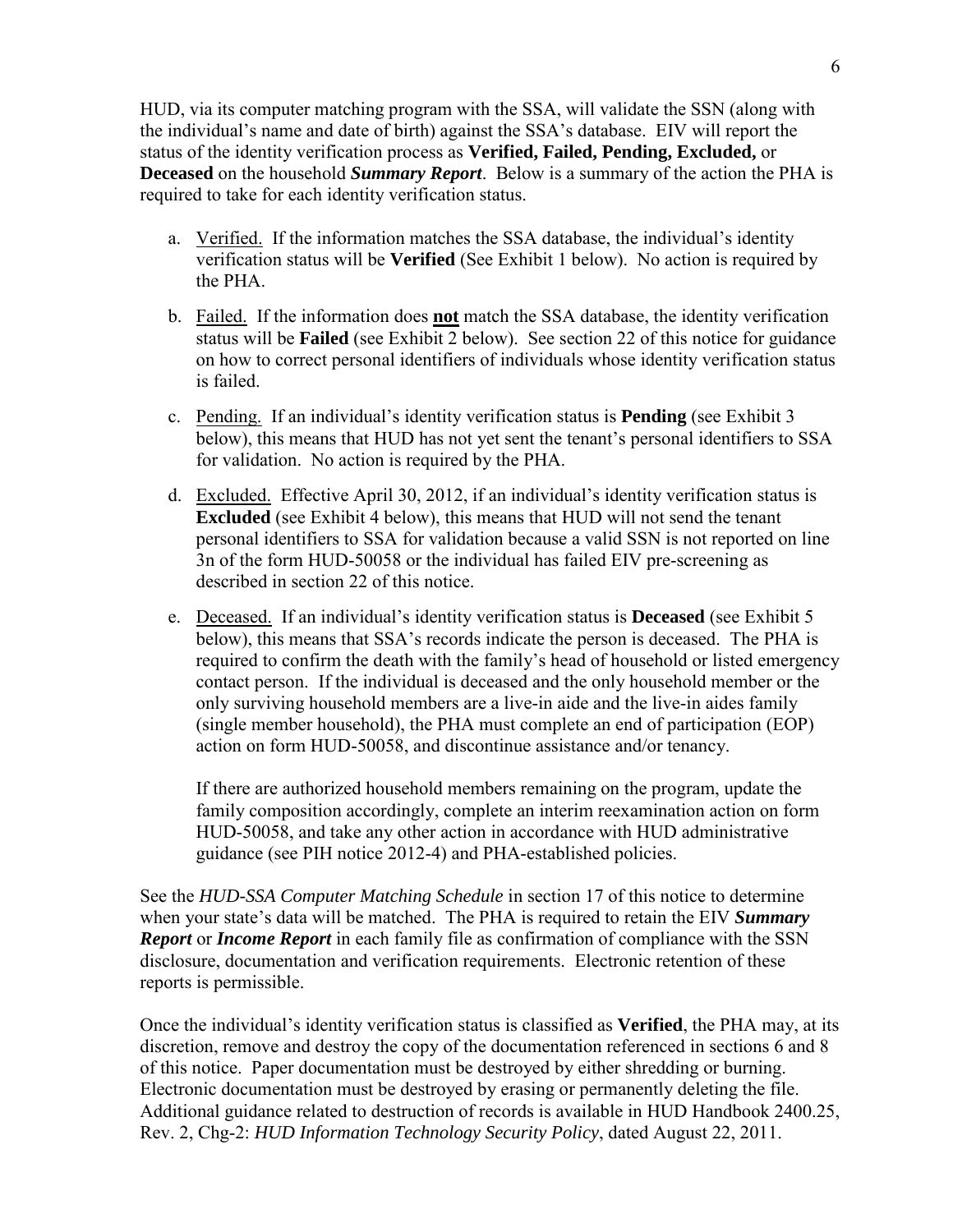The handbook is available online at: [http://www.hud.gov/offices/adm/hudclips/handbooks/cioh/2400.25/index.cfm.](http://www.hud.gov/offices/adm/hudclips/handbooks/cioh/2400.25/index.cfm)

The retention of the aforementioned EIV report which shows an identity verification status of **Verified** in the tenant file is adequate documentation of a valid tenant SSN. This will minimize the risk of exposing the individual's SSN.

PHAs are encouraged to minimize the number of tenant records that contain documents which display the full nine-digit SSN. PHAs are permitted to maintain EIV income reports in the tenant file for the duration of tenancy, and no longer than three years from the end of participation date.

**Exhibit 1:** Example of an individual with an EIV identity verification status of **Verified**.

ä,

÷.

| <b>Household Members</b> |                                            |                                           |                      |    |      |                                                                   |  |
|--------------------------|--------------------------------------------|-------------------------------------------|----------------------|----|------|-------------------------------------------------------------------|--|
| <b>Member SSN</b> $\div$ | <b>Member First Name <math>\div</math></b> | <b>Member Last Name <math>\div</math></b> | Date of Birth $\div$ |    |      | $\Box$ Age $\triangleq$ Relationship Identity Verification Status |  |
| *** <sub>**</sub> 0397   | FLOYD                                      |                                           | XX/XX/1942           | 69 | Head | Verified                                                          |  |

**Exhibit 2:** Example of an individual with an EIV identity verification status of **Failed**.

| <b>Household Members</b> |                          |                  |               |    |                         |                                     |
|--------------------------|--------------------------|------------------|---------------|----|-------------------------|-------------------------------------|
| <b>Member SSN</b> $\div$ | Member First Name $\div$ | Member Last Name | Date of Birth |    | $Age \div$ Relationship | <b>Identity Verification Status</b> |
| <b>PRES. PR. 0681</b>    | L00                      |                  | XX/XX/1954    | 58 | Head                    | Failed                              |

**Exhibit 3:** Example of an individual with an EIV identity verification status of **Pending.**

| <b>Household Members</b> |                                                                         |                                                                               |            |  |      |                                     |
|--------------------------|-------------------------------------------------------------------------|-------------------------------------------------------------------------------|------------|--|------|-------------------------------------|
|                          | <b>Member SSN <math>\div</math> Member First Name <math>\div</math></b> | <b>I</b> Member Last Name $\div$ Date of Birth $\div$ Age $\div$ Relationship |            |  |      | <b>Identity Verification Status</b> |
| *** ** 3273              | JOHN                                                                    |                                                                               | XX/XX/1969 |  | Head | Pending                             |

# **Exhibit 4:** Example of an individual with an EIV identity verification status of **Excluded.**

| <b>Household Members</b>              |                                                  |                                                 |                            |     |                                       |                                     |  |  |
|---------------------------------------|--------------------------------------------------|-------------------------------------------------|----------------------------|-----|---------------------------------------|-------------------------------------|--|--|
| <b>Member SSN</b> $\div$              | <b>Member First Name <math>\triangleq</math></b> | <b>Member Last Name <math>\triangleq</math></b> | Date of Birth $\triangleq$ |     | $\vert$ Age $\triangleq$ Relationship | <b>Identity Verification Status</b> |  |  |
| *** <sub>**</sub> ** <sub>-3027</sub> | zrizn                                            | AVWM7MIVS                                       | XX/XX/1945                 | -67 | Head                                  | Verified                            |  |  |
| *** ** 0726                           | zrxfo                                            | <b>AVWMZMIVS</b>                                | XX/XX/1970                 | 41  | Other Adult                           | Excluded                            |  |  |
| $1***$ $***$ 0954                     | zilwzhr                                          | <b>AVWM7MIVS</b>                                | XX/XX/1995                 | 16  | Other youth under 18                  | Verified                            |  |  |
| *** <sub>-</sub> ** <sub>-0205</sub>  | luolwz                                           | <b>AVWMZMIVS</b>                                | XX/XX/2002                 | 10  | Other youth under 18                  | Verified                            |  |  |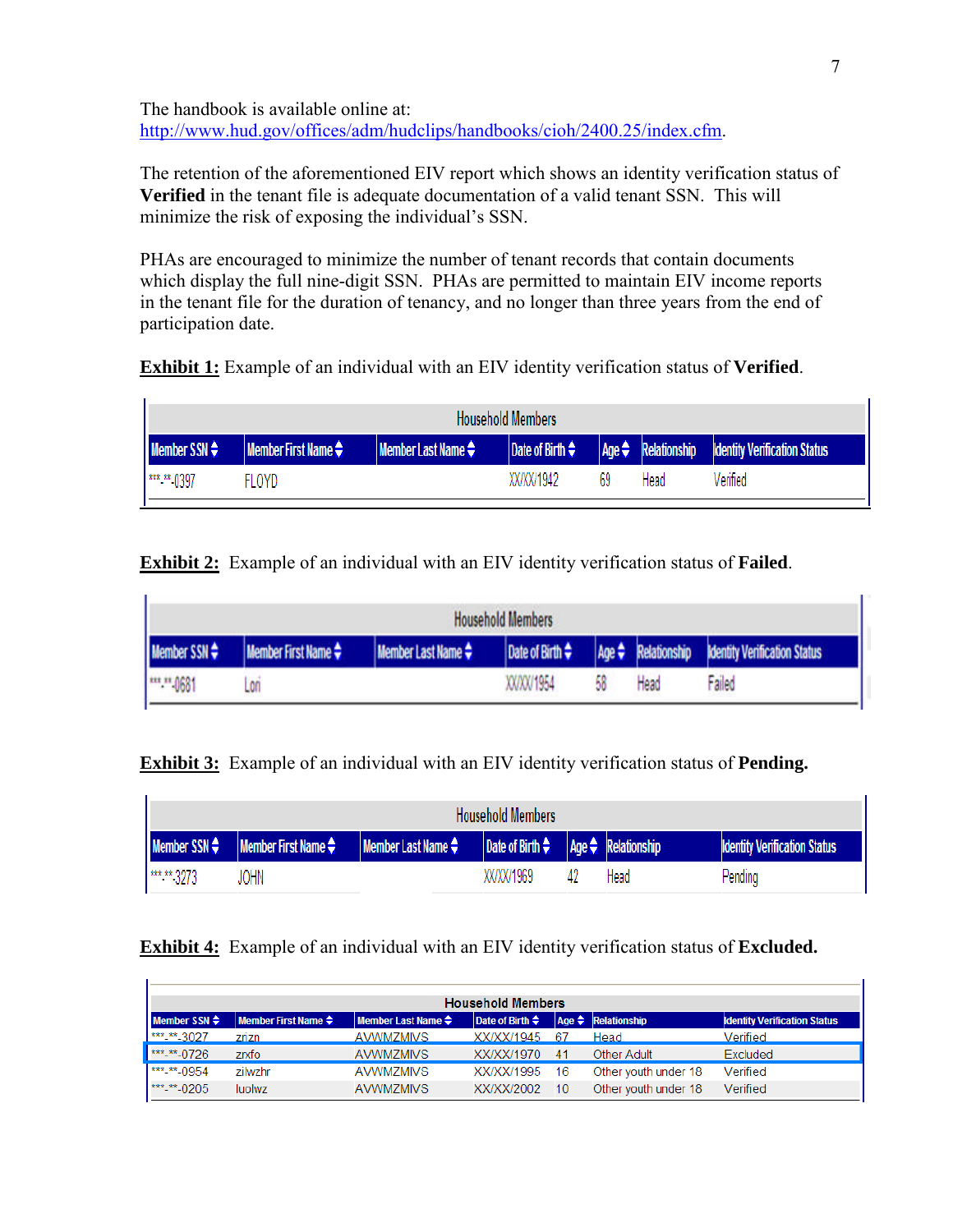| <b>Household Members</b> |                                                  |                                                |                      |    |                                |                                     |
|--------------------------|--------------------------------------------------|------------------------------------------------|----------------------|----|--------------------------------|-------------------------------------|
| Member $SSN \triangleq$  | <b>Member First Name <math>\triangleq</math></b> | <b>Member Last Name <math>\triangle</math></b> | Date of Birth $\div$ |    | $ Age \leftarrow$ Relationship | <b>Identity Verification Status</b> |
| *** ** 3872              | Dorothy                                          |                                                | XX/XX/1934           |    | Head                           | Deceased                            |
| *** ** 7962              | Sammuel                                          |                                                | XX/XX/1983           | 28 | Live-in aide                   | Verified                            |

**Exhibit 5:** Example of an individual with an EIV identity verification status of **Deceased**.

9. **Invalid SSNs.** An invalid SSN is an SSN that SSA has never assigned. SSA has never assigned an SSN with the first three digits of: 000, 666, or 900 series (numbers within the 900-999 range). Additionally, prior to June 25, 2011, SSA never assigned an SSN with the first three digits of: 000, 666, 772, 800, or 900 series. SSA has never assigned an SSN with the second two digits of 00 or the last four digits of 0000. For additional information on ways to determine if an SSN is valid, visit SSA's website: [http://www.socialsecurity.gov/employer/ssnvhighgroup.htm.](http://www.socialsecurity.gov/employer/ssnvhighgroup.htm)

If you suspect someone of committing fraud, waste, or abuse against SSA, report it to SSA's Office of Inspector General (OIG) by mail, fax, or phone.

| <b>U.S. Mail:</b> | Social Security OIG Hotline<br>P.O. Box 17785<br>Baltimore, Maryland 21235 |
|-------------------|----------------------------------------------------------------------------|
| <b>FAX:</b>       | 410-597-0118                                                               |
| <b>Telephone:</b> | 1-800-269-0271 from 10:00 a.m. to 4:00 p.m. Eastern Standard Time          |
| TTY:              | 1-866-501-2101 for individuals that are speech and/or hearing impaired.    |

- 10. **Individuals without an assigned SSN**. It is not uncommon for certain individuals to not have a SSA-assigned SSN. Below is a listing of such individuals, which is not all-inclusive:
	- a. U.S. newborn children (eligible citizens these individuals will be issued a SSN upon SSA confirmation of birth).
	- b. Noncitizens lawfully present in the U.S. (ineligible noncitizens these individuals will be issued a SSN upon SSA confirmation of the individual's DHS documentation or confirmation that the individual is required by law to provide a SSN to receive general assistance benefits that they already have qualified for).
	- c. Noncitizens unlawfully present in the U.S. (ineligible noncitizens typically, these individuals cannot be assigned a SSN).

PHAs are required to use the Public and Indian Housing information Center (PIC) Tenant ID Management tool to generate a unique identifier (commonly referred to as an alternate ID (ALT ID) for those individuals who have not been assigned an SSN. A job aid for use of the PIC Tenant ID Management tool is available online at:

[http://portal.hud.gov/hudportal/HUD?src=/program\\_offices/public\\_indian\\_housing/systems/](http://portal.hud.gov/hudportal/HUD?src=/program_offices/public_indian_housing/systems/pic/ts) [pic/ts](http://portal.hud.gov/hudportal/HUD?src=/program_offices/public_indian_housing/systems/pic/ts). Contact the PIC Coach in your local HUD office if you need assistance with PIC.

Once an individual discloses an SSN, the PHA must use the Tenant ID Management tool to replace the ALT ID with the disclosed SSN within 30 calendar days of receipt of the SSN.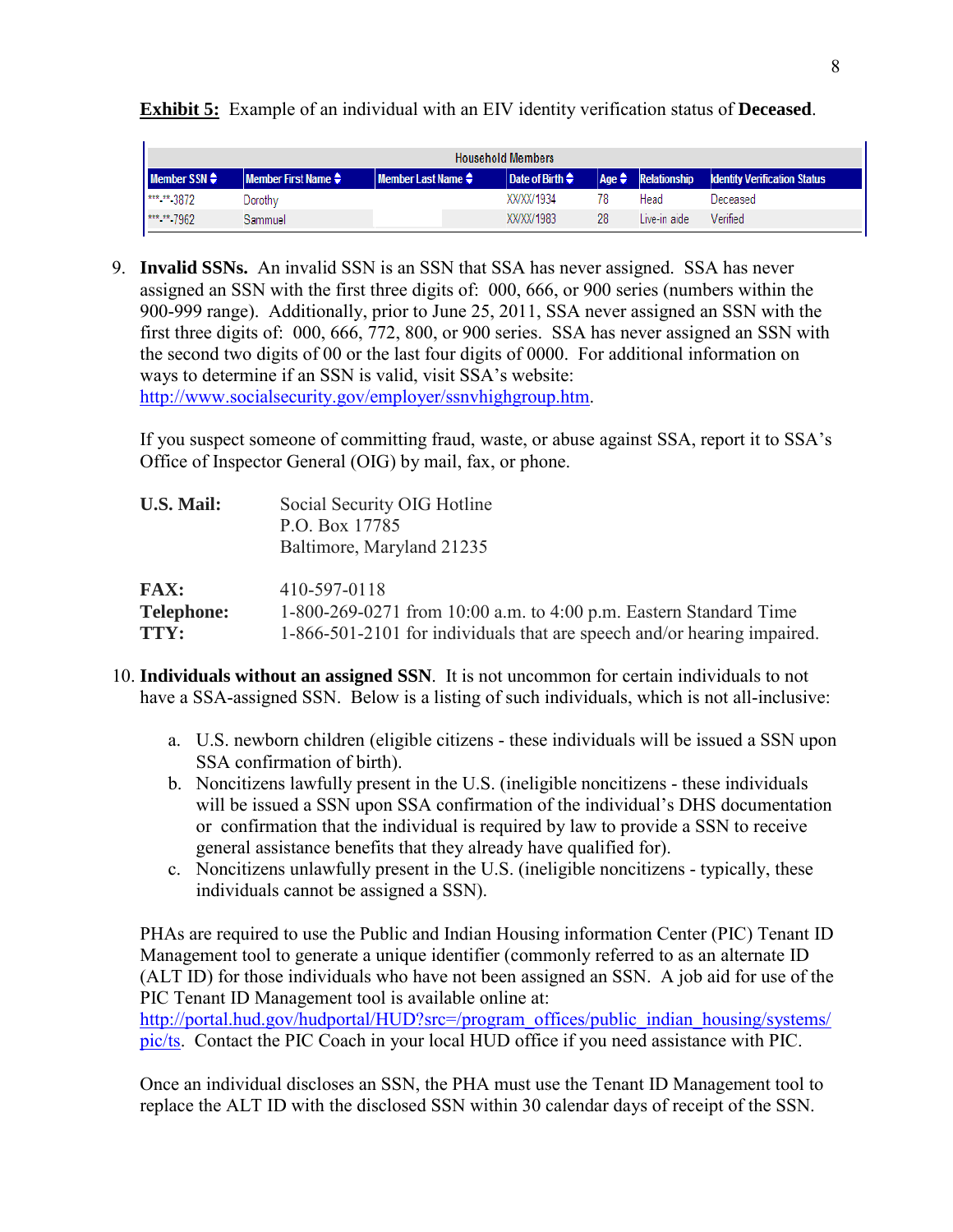- *Note:* SSA requires that an individual who has never been issued a SSN card or has lost their SSN card, complete Form SS-5 – *Application for a Social Security Card* to request an original or replacement SSN card, or change information on his/her SSA record. The form is available online at [www.socialsecurity.gov,](http://www.socialsecurity.gov/) or can be obtained at the local SSA office.
- 11. **Individual Taxpayer Identification Number (ITIN).** An ITIN is a taxpayer identification number for **federal tax purposes only** for certain non-residents and resident noncitizens, their spouses and dependents, who cannot obtain an SSN. The ITIN begins with the number "9" and is formatted like a SSN (9XX-XX-XXXX). However, the ITIN is **not** an SSN and PHAs must **not** report the ITIN on line 3n of the form HUD-50058. PHAs are required to use the Tenant ID Management tool to replace any reported ITIN on line 3n of the form HUD-50058 with an SSN or an ALT ID.

ITINs do not entitle a noncitizen to social security benefits, create any inference regarding a noncitizen's immigration status, or give a noncitizen a right to work in the U.S.

12. **Addition of a New Household Member**. When a participant requests to add a new household member, who is at least six year of age or under the age of six and has an SSAassigned SSN, to the family, the participant must disclose the SSA-assigned SSN and provide the PHA with the documentation referenced in section 6 of this notice at the time of such request, or at the time of processing the interim or annual reexamination of family income and/or composition. If the family is unable to provide the required documentation of the SSN, the PHA shall not add the new household member to the family composition until the family provides such documentation. The PHA is not authorized to generate an ALT ID for the affected household member.

When a participant requests to add a new household member, who is under the age of six and does not have an SSA-assigned SSN, the participant must disclose the SSA-assigned SSN and provide the PHA with the documentation referenced in section 6 of this notice within 90 calendar days of the child being added to the household.

If the family is unable to disclose and provide evidence of the SSN within 90 calendar days, the PHA is required to grant the family an additional 90-day period to comply with the SSN disclosure and documentation requirement, **only if** the PHA determines the family was unable to comply with the requirements due to circumstances that could not have reasonably been foreseen and were outside the control of the family. Examples include but are not limited to: delayed processing of SSN application by SSA, natural disaster, fire, death in family, etc.

The child is to be included as part of the assisted household and is entitled to all the benefits of being a household member during the allotted time for the family to comply with the SSN disclosure and documentation requirements. The PHA is required to generate an ALT ID as referenced in section 10 of this notice. Upon expiration of the provided time period, if the family has not complied with the SSN disclosure and documentation requirements, the PHA **must** terminate the entire family's tenancy or assistance, or both.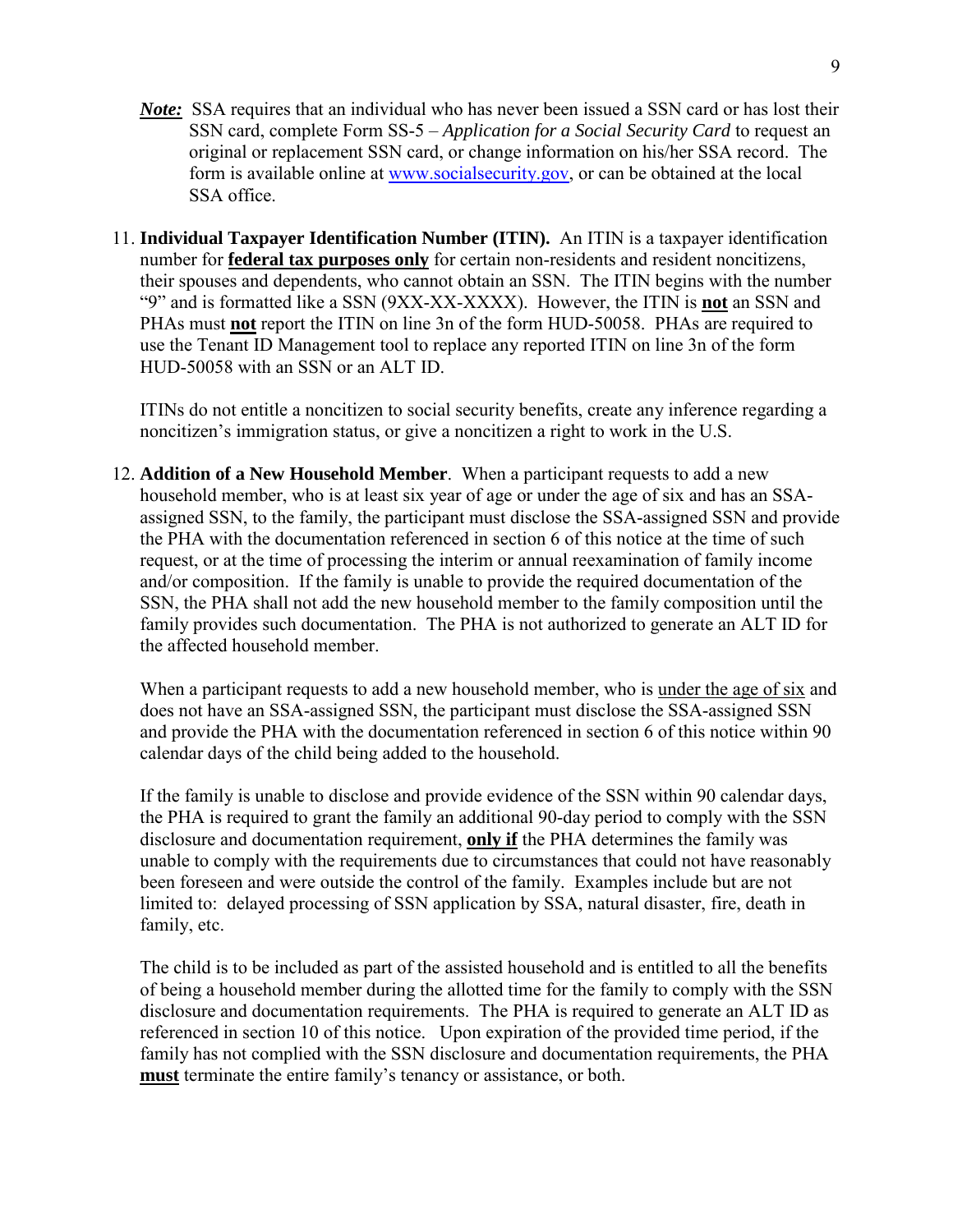- 13. **Penalties for Failure to Disclose and/or Provide Documentation of the SSN**. In accordance with 24 CFR §5.218, the following penalties apply for noncompliance with the SSN disclosure and documentation requirements:
	- a. **Applicants.** The PHA must deny the eligibility of an assistance applicant if s/he (including each member of the household required to disclose his/her SSN) does not disclose a SSN and/or provide documentation of such SSN. However, if the family is otherwise eligible to participate in the program, the family may maintain his/her position on the waiting list for a period of time as determined by the PHA. The PHA should prescribe in its policies, the maximum time the family may remain on the waiting list, pending disclosure of requested information. If all household members have not disclosed their SSN at the time a unit becomes available, the PHA must offer the available unit to the next eligible applicant family on the waiting list.

Applicants to the Section 8 Moderate Rehabilitation Single Room Occupancy (SRO) Program for Homeless Individuals, under 24 CFR §882, may be admitted to the program without providing the requested documentation (prior or at admission), however, the individual must provide the PHA with such documentation within 90 calendar days from the date of admission. The PHA may grant the individual one 90 day extension, if in its discretion, determines that the individual's failure to comply with the SSN documentation requirement was due to unforeseen circumstances and outside the control of the family. If upon the expiration of the provided time period, the individual fails to comply with the SSN disclosure and documentation requirements, the PHA must terminate the individual's tenancy or assistance, or both.

- b. **Participants**. The PHA must terminate the assistance of Section 8 program participants (the entire household) and terminate the tenancy of Public Housing participants (the entire household) if s/he (including each member of the household required to disclose his/her SSN) does not disclose his/her SSN and provide the required documentation. However, if the family is otherwise eligible for continued assistance or tenancy in the program, the PHA, at its discretion, may defer the family's termination and provide the family an opportunity to comply with the requirement within a period **not to exceed** 90 calendar days from the date the PHA determined the family noncompliant with the SSN disclosure and documentation requirement, only if the PHA determines:
	- 1. The failure to meet the SSN disclosure and documentation requirements was due to circumstances that could not have been foreseen and were outside the control of the family; and
	- 2. There is a reasonable likelihood that the family will be able to disclose the SSN and provide such documentation of the SSN by the deadline.

If the family is unable to comply with the requirements by the specified deadline, the PHA must terminate the entire family's tenancy or assistance, or both.

The PHA must deny admission or terminate the family's tenancy or assistance, or both, if the family submits falsified SSN documentation.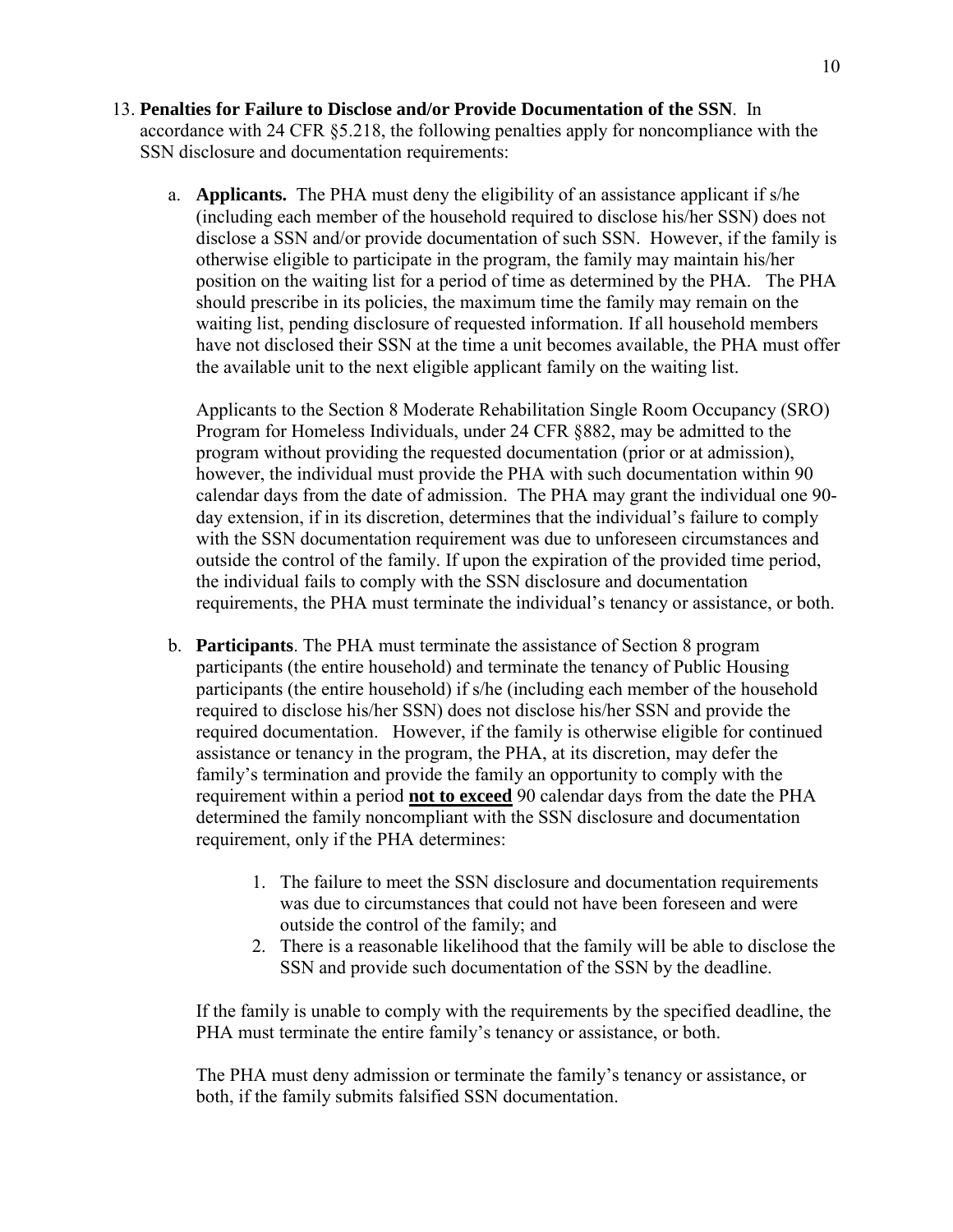14. **PHA Penalties for Noncompliance.** PHAs are required to ensure compliance with SSN disclosure, documentation, and verification requirements outlined in this notice and HUD regulations, including the enforcement of penalties for a family's failure to comply with the HUD requirements.

PHAs may be subject to sanctions and/or the assessment of disallowed costs associated with any resulting incorrect subsidy or tenant rent calculation or both as a result of a PHA's noncompliance and/or enforcement of the SSN disclosure, documentation, and verification requirements outlined in this notice and the applicable HUD regulations.

15. **Third Party Verification Requirement**. PHAs are required to comply with admission and occupancy requirements for Public Housing under 24 CFR §960.259(c)(1) and Section 8 under 24 CFR  $\S 982.516(a)(2)$ , which requires PHAs to obtain and document in the family/tenant file, third party verification of the following factors, or document in the file why third party verification was not available: (1) reported family annual income; (2) the value of assets; (3) expenses related to deductions from annual income; and (4) other factors that affect the determination of adjusted income or income-based rent.

It is the Department's position that a SSA benefit verification letter (dated within the last 60 days of the PHA request date for information or within the PHA-tenant interview date) provided by the family or an undisputed EIV *Income Report* which displays the current social security benefit amount is third party verification. No additional verification is required by the PHA. SSA has requested that PHAs refrain from submitting requests to SSA to verify that a family is **not** receiving social security benefits.

# 16. **Third Party Verification of SS/SSI Benefits of Applicants and Household Members.**

EIV does not contain SS and SSI benefit information of applicants for HUD's rental assistance programs. PHAs must ask applicants to provide a copy of their SS and/or SSI benefit letter, dated within the last 60 calendar days, for each household member that receives SS and/or SSI benefits. Do not send applicants to SSA offices if they do not have this information. Instead:

 While meeting with the applicant, help the applicant request a benefit verification letter from SSA's website, Social Security Online, at [www.socialsecurity.gov.](http://www.socialsecurity.gov/) This service is free and SSA will send the letter to the applicant within 10 business days.

To access the site for requesting benefit verification letters, go to the Social Security Online front page, click on the *Learn what you can do online* link; click on the applicable link: *If you get Social Security benefits you can* or *If you get Supplemental Security Income (SSI) you can*, then click on the *Request a Proof of Income Letter* link and follow the instructions on the *Information about the Proof of Income Letter* page. Assist the applicant in answering questions and explain how the applicant should provide the letter to your office; **or**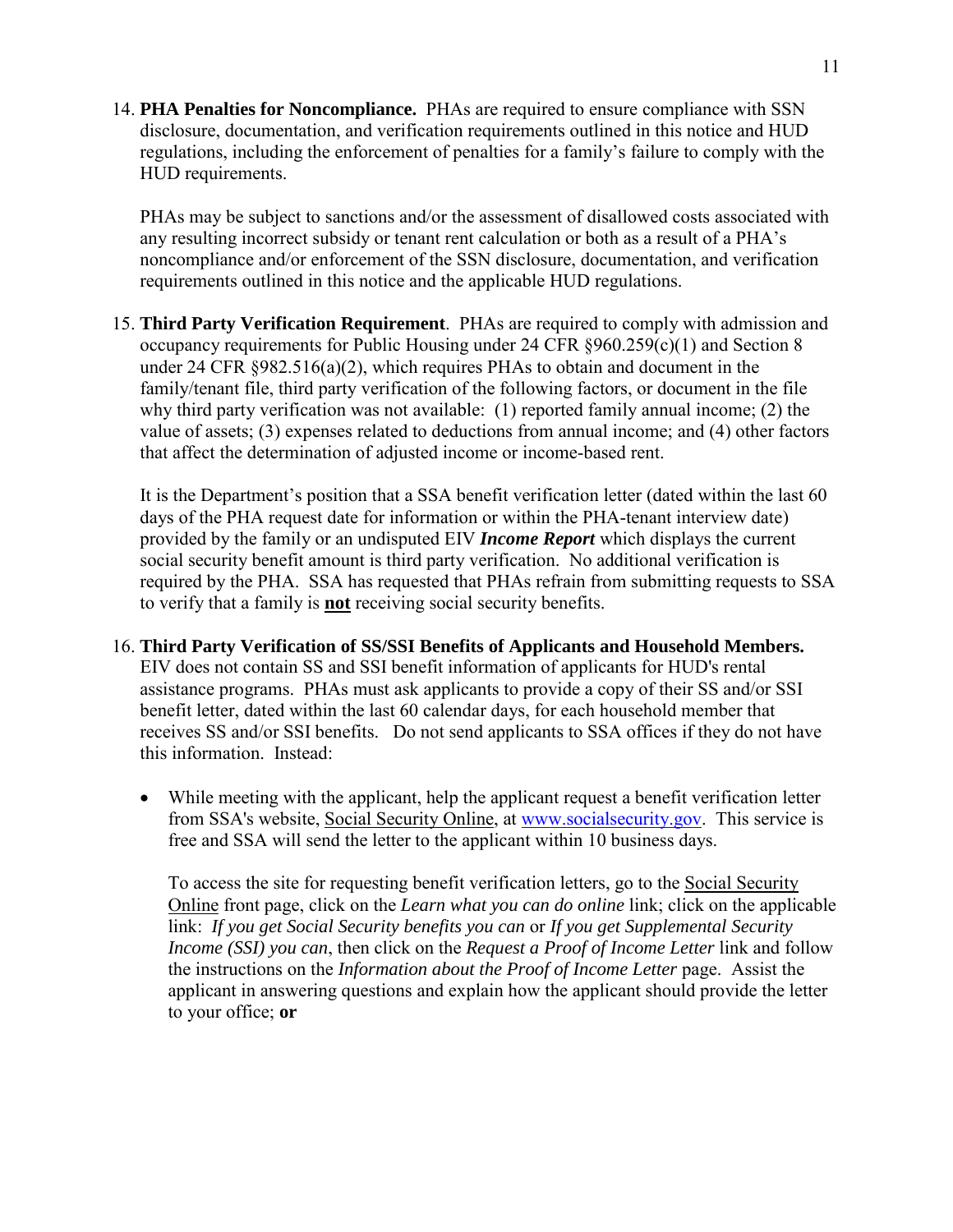- Ask the applicant to request a *Proof of Income Letter* from SSA's toll-free number 800-772-1213. Persons with speech or hearing impairments may call SSA's toll-free telephone typewriter (TTY) number 800- 325-0778, Monday through Friday, between 7:00 a.m. and 7:00 p.m.
- **Note:** SSA encourages SS and SSI recipients to use SSA's web site rather than the toll-free number to request *Proof of Income* letters.
- The PHA must obtain the original SSA benefit letter from the individual, make a photocopy of the document for the PHA file and return the original document to the individual. The PHA is required to use the gross benefit amount reported on the SSA *Proof of Income Letter* to calculate annual income from social security benefits.
- 17. **Third Party Verification of SS/SSI Benefits of Participants and Household Members. SSA-provided** SS/SSI benefit information for participants and household members, who have validated personal identifiers (the individual's identity verification status in EIV is **Verified**), is available from HUD's online EIV system, which can be accessed by authorized PHA staff at: **[https://hudapps.hud.gov/HUD\\_Systems](https://hudapps.hud.gov/HUD_Systems)**.
	- PHAs are required to use EIV to verify SS/SSI benefits of current participants and household members. PHAs who do not currently have access to EIV must contact their local HUD field office to register for access to the EIV system. PHA EIV access is set up by the PHA's designated EIV User administrator and approved by the EIV Coordinator in the local HUD office. Information regarding HUD's EIV system is available online at: **[http://portal.hud.gov/hudportal/HUD?src=/program\\_offices/public\\_indian\\_housing/](http://portal.hud.gov/hudportal/HUD?src=/program_offices/public_indian_housing/programs/ph/rhiip/uivsystem)**

**[programs/ph/rhiip/uivsystem](http://portal.hud.gov/hudportal/HUD?src=/program_offices/public_indian_housing/programs/ph/rhiip/uivsystem).**

- PHAs are required to view the EIV *Income Report* and confirm with the tenant that the current listed benefit amount is correct. If the tenant agrees with the current EIVreported amount, the PHA is required to use the EIV-reported gross benefit amount to calculate annual income from social security benefits.
- If the tenant disputes the EIV-reported benefit amount, the PHA is required to request the tenant to provide a current (dated within the last 60 calendar days) SSA *Proof of Income Letter*. If the tenant is unable to provide the requested document, the PHA is required to follow the instructions under *Third Party Verification of SS/SSI Benefits of Applicants and Household Members* (see section 16 of this notice). The PHA is required to use the gross benefit amount reported on the SSA *Proof of Income Letter* to calculate annual income from social security benefits.
- If the tenant's benefit information is **not** available in the EIV system, the PHA is required to follow the instructions under *Third Party Verification of SS/SSI Benefits of Applicants and Household Members* (section 16 of this notice). The PHA is required to use the gross benefit amount reported on the SSA *Proof of Income Letter* to calculate annual income from social security benefits.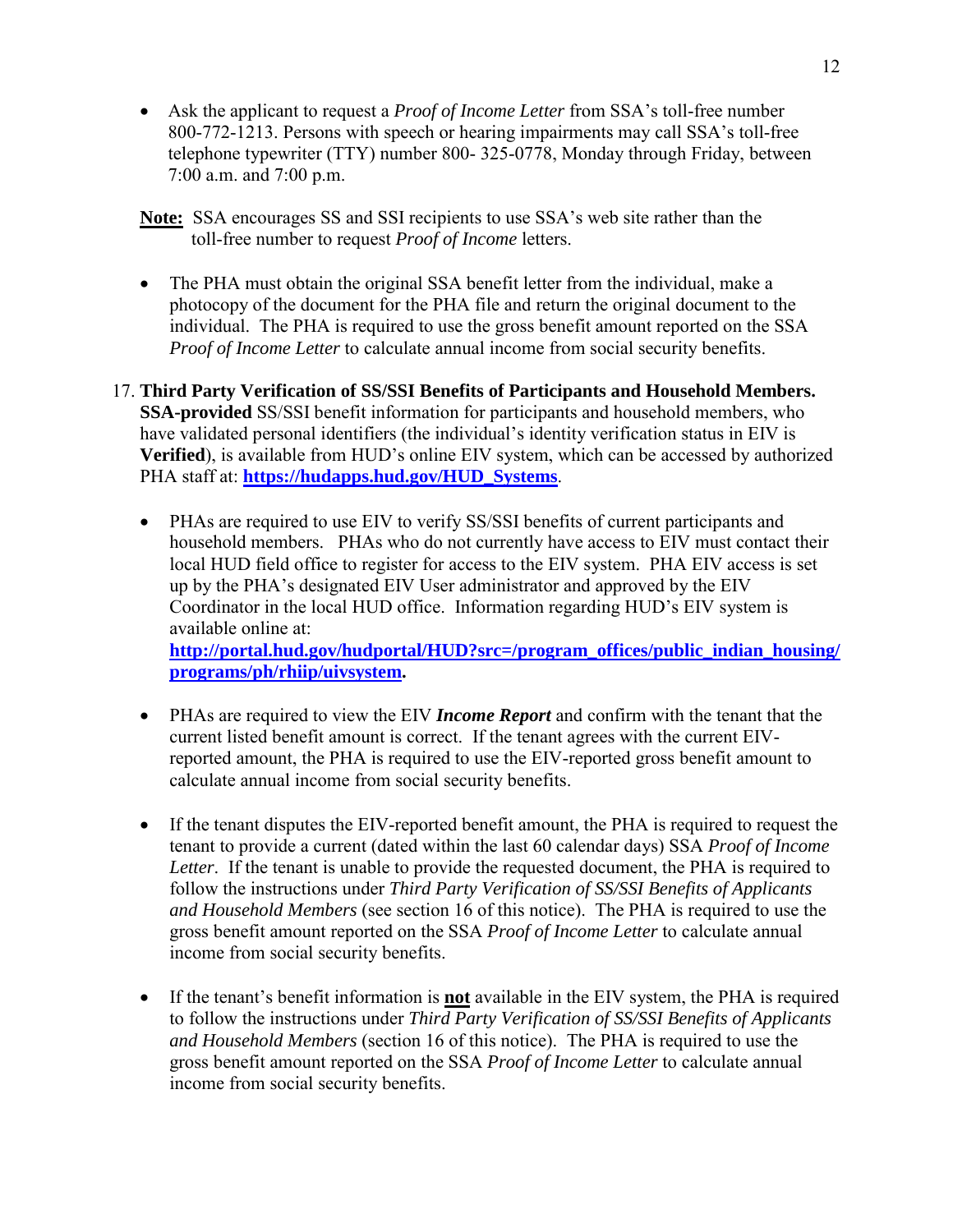*Note:* It is possible for EIV to not display SS/SSI benefit information although the individual has been receiving benefits for years. EIV displays only benefit information that has been received from SSA.

- Photocopies of social security checks or bank statements are **not** acceptable forms of verification for SS/SSI benefits because the dollar amount listed may not be the gross benefit amount.
- *Note:* SS/SSI benefit information in the EIV system is updated every three months in accordance with the below schedule during the  $1<sup>st</sup>$  and  $15<sup>th</sup>$  of the month. Income information is posted to the family's individual EIV *Income Report* (accessible by using EIV's *Income Information By Head of Household* function). Recently posted SSA income information during the work week (Monday through Friday) will **not** be available via batch EIV *Income Reports* (accessible by using EIV's *Income Information By Reexamination Month* function) until successful completion of EIV's weekend summarization job which posts updated information to all batch verification reports every Saturday morning.

SS/SSI benefits are increased annually to reflect the SSA-approved cost of living adjustment (COLA) for all beneficiaries by December  $31<sup>st</sup>$  in the EIV system. However, due to the large volume of data processed by the Department, there may be a delay in updating the new SS/SSI benefit amounts until January 15<sup>th</sup>.

| <b>HUD-SSA Computer Matching Schedule</b>                                                                    |                                  |  |  |  |  |
|--------------------------------------------------------------------------------------------------------------|----------------------------------|--|--|--|--|
| <b>PHA State</b>                                                                                             | <b>Month Matched</b>             |  |  |  |  |
| AK, DC, DE, GQ, HI, IA, IN, KS, LA, ME, NC, NE,<br>NH, NJ, NV, OH, RI, SD, TN, TQ, TX, UT, VQ, VT,<br>WV, WY | January, April, July, October    |  |  |  |  |
| AL, FL, GA, ID, IL, KY, MD, MI, MO, ND, NY, VA                                                               | February, May, August, November  |  |  |  |  |
| AR, AZ, CA, CO, CT, MA, MN, MS, MT, NM, OK,<br>OR, PA, RQ, SC, WA, WI                                        | March, June, September, December |  |  |  |  |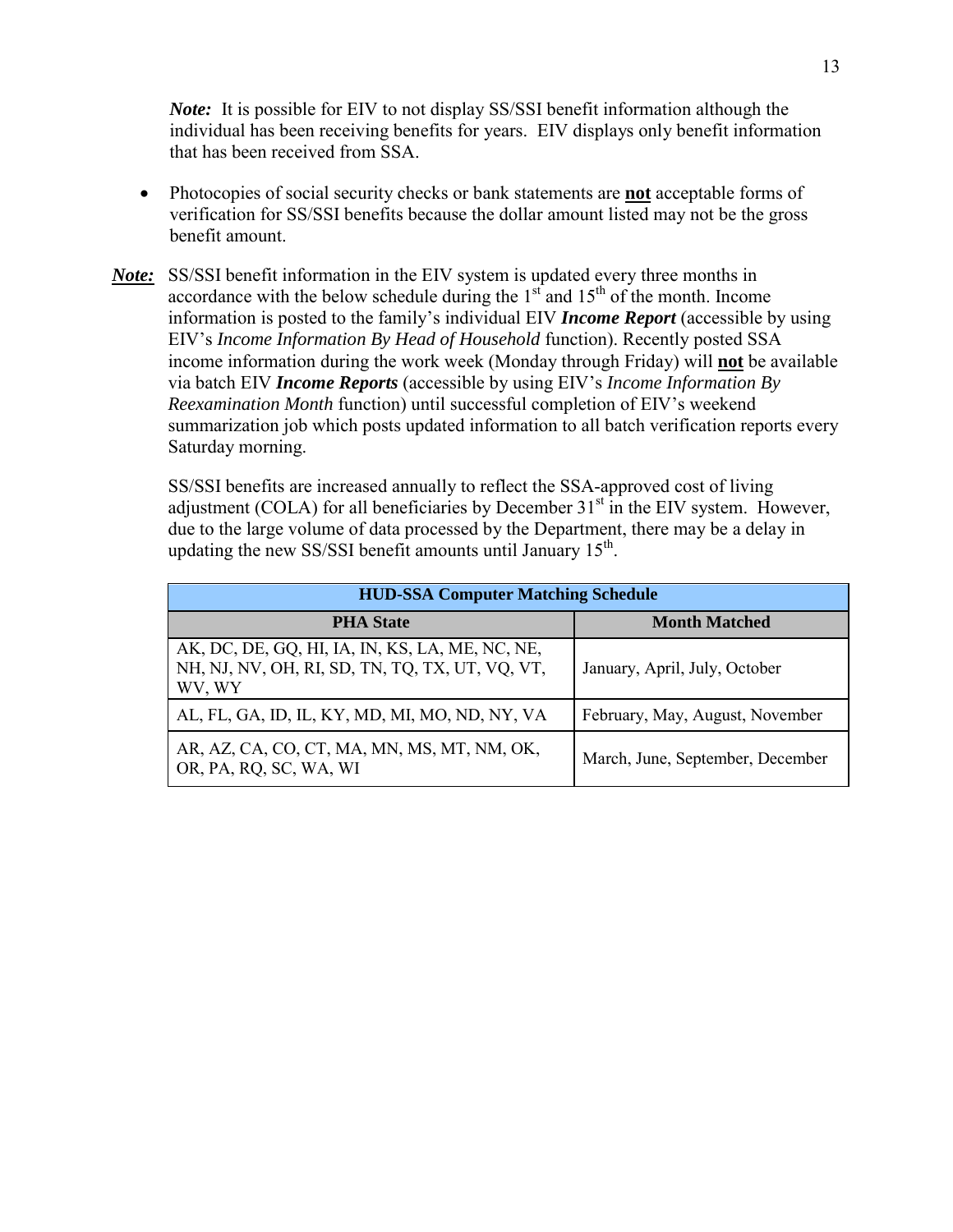18. **SS and SSI Benefit Amounts Reported in EIV.** All federal SS and SSI benefit amounts are reported in EIV as whole dollar amounts. By law, SSA rounds all benefit amounts down to the next lower whole dollar. As such, the SS and SSI benefit amount listed on a SSA *Proof of Income Letter* may differ from what is reported in EIV. For example, a SSA benefit letter may list the monthly benefit amount as \$450.80 and EIV will display the amount as \$450.00. This disparity is unsubstantial and typically has no impact on the family rent contribution amount. However, to ensure consistency in the determination of annual SS and SSI income, PHAs are required to use the EIV-reported SS and SSI benefit amounts unless the tenant disputes the EIV-reported amount. In instances in which the family disputes the EIVreported SS and/or SSI benefit amount, PHAs are required to follow the verification requirement outlined in section 16 of this notice and use the full amount listed on the SSA *Proof of Income Letter* and round the final result of the calculation and report on the applicable line(s) of the form HUD-50058 as outlined below.

*Note:* when calculating any monetary amount always use the full dollar amount and cents and round the final result.

## **Reporting of monetary figures on the form HUD-50058**

Enter only whole dollar amounts. Do not include cents, commas, or dollar signs. Enter \$4,500.00 as 4500. Round each monetary amount up when a number is \$0.50 or above. Enter \$4,500.80 as 4501. Round each monetary amount down when a number is \$0.49 or below. Enter \$4,500.25 as 4500.

19. **Applying SSA COLA to Current Annual and Interim Reexaminations.** Each year during the month of October, SSA announces the COLA by which federal SS and SSI benefits are adjusted to reflect the increase, if any, in the cost of living as measured by the Consumer Price Index for Urban Wage Earners and Clerical Workers prepared by the Bureau of Labor Statistics. The purpose of the COLA is to ensure that the purchasing power of SS and SSI benefits are not eroded by inflation. The federal COLA does **not** apply to state paid disability benefits. Additional information regarding the SSA COLA is available online at [www.socialsecurity.gov.](http://www.socialsecurity.gov/)

Effective the day after SSA has announced the COLA, PHAs are required to factor in the COLA when determining SS and SSI annual income for all annual reexaminations and interim reexaminations (in accordance with PHA-established policy) of family income which have **not** yet been completed **and** will be effective January 1<sup>st</sup> or later of the upcoming year.

**Example:** Bob Jones currently receives \$500 a month (SS benefit). You are currently working on his annual reexam (in November 2011) which is effective 02/01/2012. The PHA must determine annual SS income as follows:

- Current benefit amount:  $$500 \text{ X } 3.6\%$  [or 0.036] (COLA rate) =  $$18.00 \text{ COLA}$
- New gross SS benefit effective  $01/01/2012 = $518.00$  (\$500 current benefit  $+ $18$ ) COLA)
- Annual income effective 02/01/2012: \$518 X 12= **\$6,216.00**.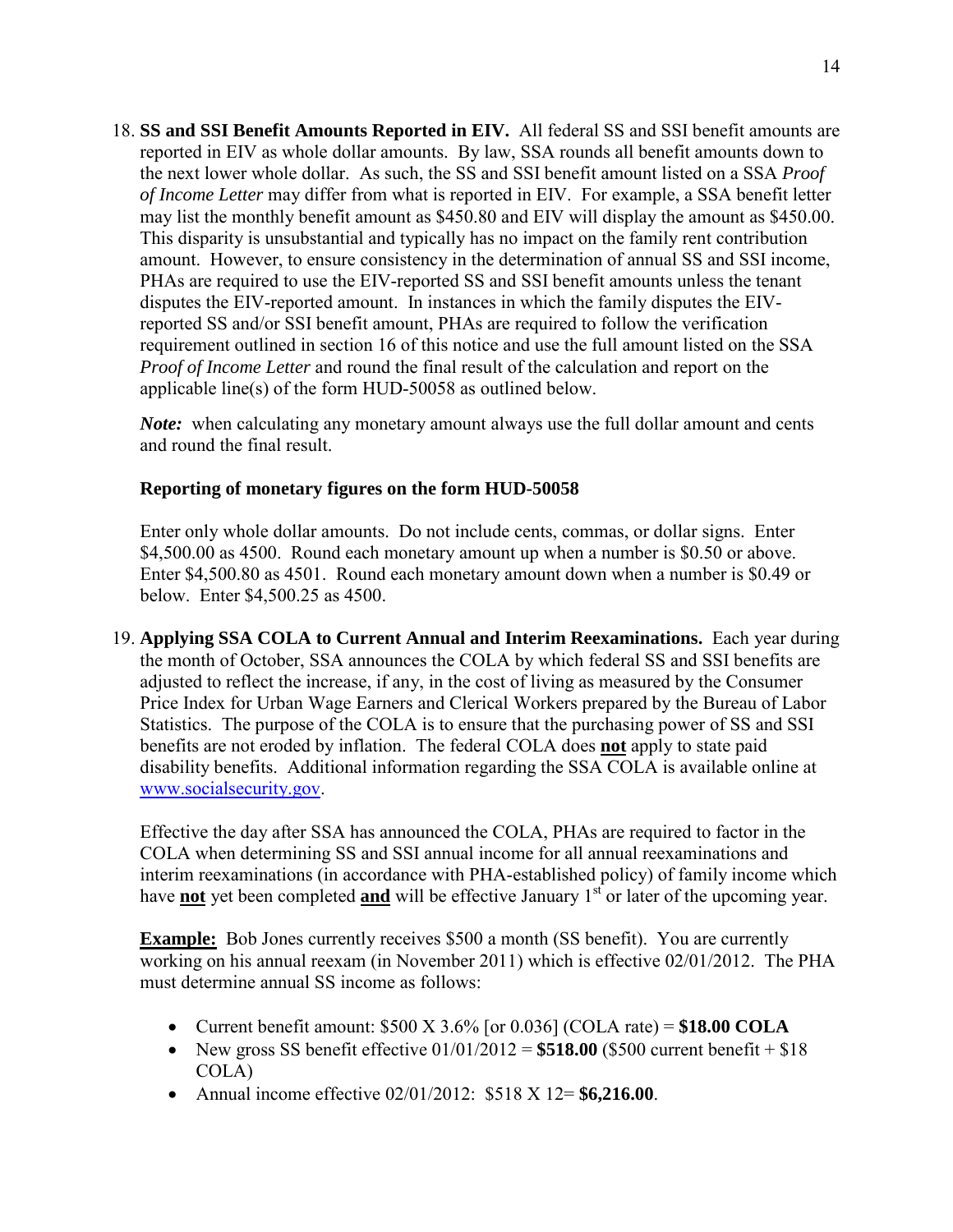#### 20. **Treatment of SSA Overpayment Deductions from Social Security Benefits.**

**SSA Overpayment Deductions.** An overpayment occurs when SSA pays an individual more than s/he should have been paid. If this happens, SSA will notify the individual and his/her designated representative payee, if applicable. Recovery of an overpayment is made by withholding the monthly social security check until the overpayment is paid in full (individuals receiving SS benefits), unless the individual requests a lesser withholding amount and SSA approves the request. Full withholding would start 30 days after SSA notification of the overpayment. SSA begins deducting money (for overpayment recovery) from SSI payments at least 60 days after SSA notification of the overpayment. Generally, SSA will withhold 10 percent of the maximum federal SSI benefit rate each month. However, an individual may request that less be taken from their benefit, or an individual may ask to pay back the overpayment at a rate greater than 10 percent.

Regardless of the amount withheld to repay SSA the overpayment amount, or the length of the anticipated withholding period, the PHA must use the reduced benefit amount after deducting only the amount of the overpayment withholding from the gross benefit amount. The PHA should be cognizant of the SSA-determined overpayment amount and length of time the reduced payment will occur, to ensure the family's accurate rent contribution for the duration of reduced income; however circumstances may arise affecting the end date of the withholding period, causing it to go on longer than anticipated. See examples below.

**Note:** A Social Security overpayment can be withheld from a SSI underpayment due to the beneficiary.

**Example 1:** Bob's gross monthly SSI benefit is \$500 (or \$6,000 annually). On February 1, 2012, Bob brings in a letter showing that SSA has determined that he has been overpaid by \$100, and will begin deducting 10% (\$50) from his monthly check on March 1, 2012. Note that this deduction would occur for **only two months** (March and April). The PHA would calculate annual income at  $$5,400$  ( $$500 - $50 = $450$  X 12) and Bob's rent contribution should be changed for two months; however once the deduction ends (May 2012), annual income should be recalculated again, and the full SSI benefit should again be used to calculate annual income.

**Example 2:** Sue's gross monthly SSI benefit is \$500 (or \$6,000 annually). On February 1, 2012, Sue brings in a letter showing that SSA has determined that she has been overpaid by \$2,000, and will begin deducting 10% (\$50) from her monthly check on March 1, 2012. Note that this deduction would occur for 40 months.

The PHA would calculate annual income at \$5,400 (\$500 - \$50= \$450 X 12) and Sue's rent contribution should be changed and effective until the next reexamination of income, at which time a new redetermination would be made based on current information and documentation.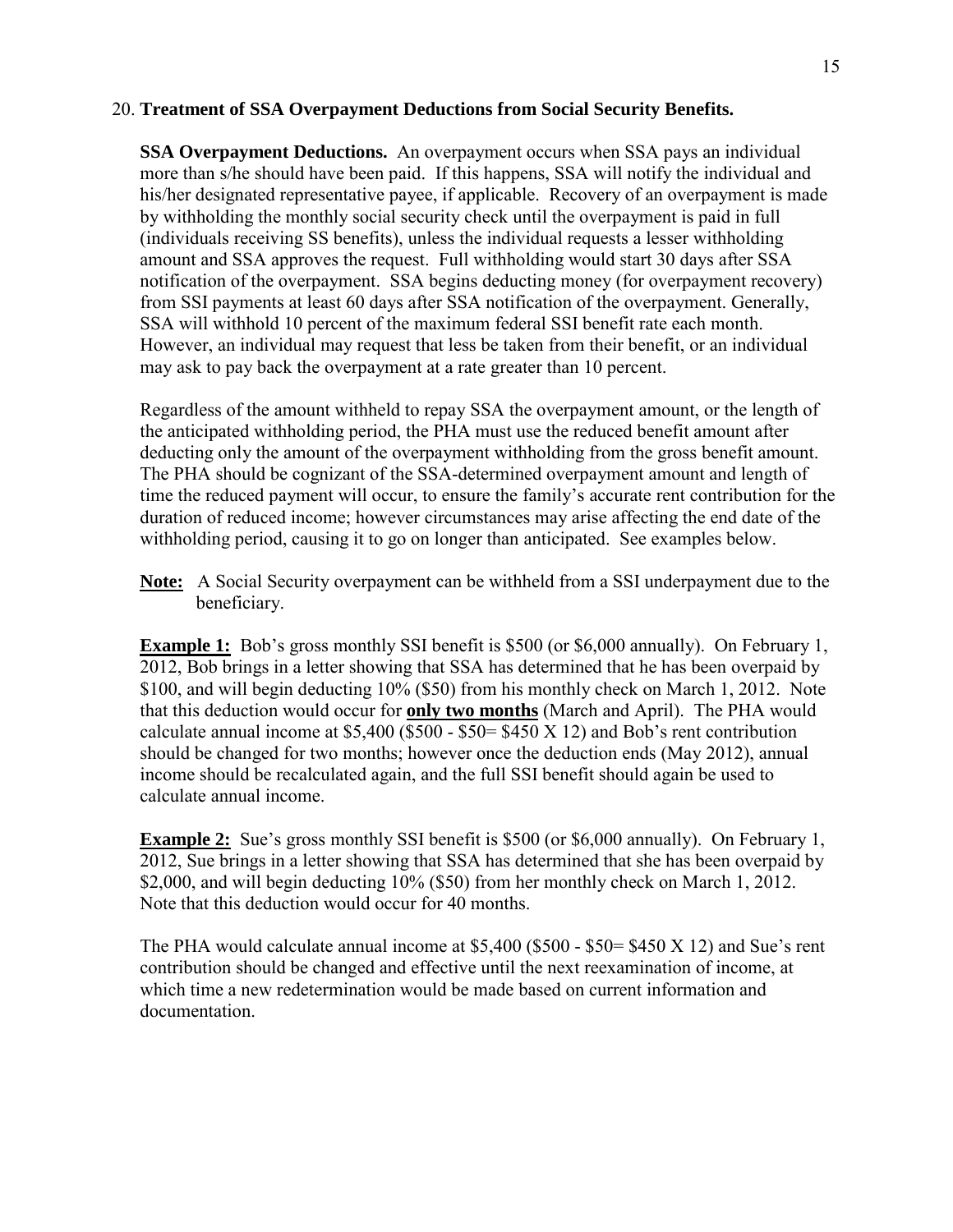## 21. **Additional Information Regarding Supplemental Security Income (SSI).**

This section provides PHAs with additional information regarding federal SSI benefits paid by SSA which should be considered by the PHA at the time a family or individual applies for initial or continued participation in a HUD rental assistance program. Additional information is available online at: <http://www.ssa.gov/ssi/spotlights/spot-living-arrangements.htm> and <http://www.ssa.gov/ssi/text-benefits-ussi.htm>.

- a. Generally, prior to the admission into a HUD rental assistance program, individuals who live in institutions such as hospitals, nursing homes, prisons or jails are not eligible for SSI or are only eligible for a maximum of \$30 a month (some states supplement this \$30 benefit). However, this reduced SSI benefit amount may increase once the individual reports his or her new residency address to SSA. Accordingly, PHAs must consider the increased benefit amount when conducting subsequent reexamination of family income in accordance with HUD requirements and the PHA's policies.
- b. Some states supplement the federal SSI benefit with additional payments. The following states do not supplement the federal SSI benefit with additional payments: Arkansas, Arizona, Mississippi, North Dakota, Tennessee, and West Virginia. EIV will display (as reflected in the below EIV screenshot) the state-paid SSI amount as supplied by SSA for individuals that reside in the following states: California, Delaware, District of Columbia, Hawaii, Iowa, Massachusetts, Michigan, Montana, Nevada, New Jersey, New York, Pennsylvania, Rhode Island, Utah, and Vermont. Accordingly, PHAs must include state-paid SSI benefits in addition to federal-paid SSI benefits when determining annual income in accordance with HUD requirements and the PHA's policies.

| <b>Supplemental Security Income Benefits</b>       |                        |                                             |                      |                        |                                               |
|----------------------------------------------------|------------------------|---------------------------------------------|----------------------|------------------------|-----------------------------------------------|
| <b>Verification Data</b>                           |                        | <b>Payment History of Net Benefits Paid</b> |                      |                        |                                               |
| <b>Payment Status Code:</b><br>Alien Indicator:    | C01 - Current Pay<br>ĸ | Date                                        | Federal<br>Amount    | <b>State</b><br>Amount | <b>Type of Payment</b>                        |
| <b>SSI Monthly Assistance Amount</b><br>(Current): | \$698.00               | 01/01/2012<br>07/01/2011                    | \$698.00<br>\$674.00 | \$156.00<br>\$156.00   | Recurring Payment<br>Recurring Payment        |
| <b>State Supplement Amount (Current):</b>          | \$156.00               | 09/01/2010                                  | \$674.00             | \$171.00               | Recurring Payment                             |
| Payee Name and Address:                            | <b>MARTH</b>           | 08/11/2010                                  | \$38.00              | S0.00                  | Underpayment                                  |
|                                                    |                        | 08/01/2010<br>07/01/2010                    | \$674.00<br>\$635.00 | \$171.00<br>\$171.00   | <b>Recurring Payment</b><br>Recurring Payment |
|                                                    |                        | 07/01/2010                                  | \$38.00              | \$0.00                 | Recovery Voided                               |
|                                                    |                        | 05/01/2010                                  | \$674.00             | \$171.00               | Recurring Payment                             |
| Date Received by EIV: 12/02/2011                   |                        |                                             |                      |                        |                                               |

## 22. **How to Ensure Availability of Social Security Benefit Information in the EIV System.**

The availability of SS and SSI benefit information in the EIV system depends on PHA data quality and timely submission of form HUD-50058 to the PIC. PHAs must ensure that data entered in section 3 of the form HUD-50058 (i.e. household members' name, date of birth and social security number) is complete and accurate. The first and last name of each household member reported on the form HUD-50058 must be listed **exactly** as it is listed on SSA records.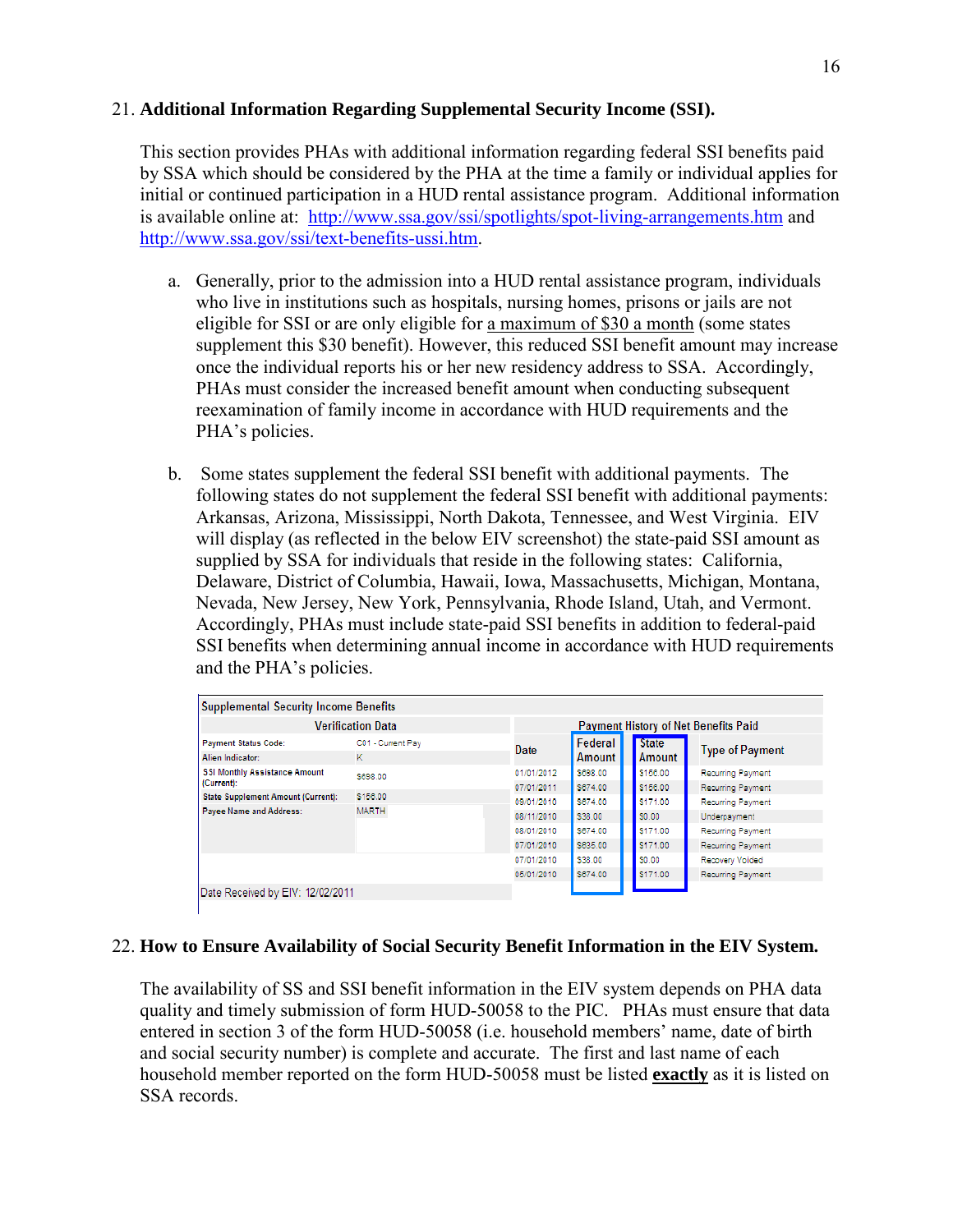If a family's form HUD-50058 is not successfully submitted to PIC or if it has been 15 or more months since the effective date listed on the current form HUD-50058 available in PIC, HUD will not initiate computer matching for these individuals and new income information will **not** be available in EIV.

In accordance with 24 CFR  $\S 5.233(a)(2)(ii)$ , PHAs are required to use EIV to reduce administrative and subsidy payment errors. As such, PHAs are required to use EIV's *Identity Verification Report* on a monthly basis to correct noted deficiencies within 30 calendar days and improve the availability of income information in EIV. This report contains two reports (*Failed EIV Pre-Screening and Failed SSA Identity Test*), which can help the PHA improve the availability of income information and assist the PHA in identifying tenant personal identifiers that require correction. The *Identity Verification Report* contains a third report called *Pending Verification*.

Below is a summary of how these reports can be beneficial to the PHA.

a. **Failed EIV Pre-screening Report:** informs the PHA of any tenant who has failed HUD's EIV pre-screening process due to incorrect personal identifiers (date of birth, surname, and/or SSN) or invalid form HUD-50058 transmitted (e.g. effective date of action is 15 or more months ago – an indication of a possible overdue annual reexam). Effective April 30, 2012, this report will no longer include household members with a PIC-generated ALT ID. Household members with a PIC-generated ALT ID will continue to appear on EIV's *Immigration Report*. Tenants that appear on this report are excluded from the data matching process with the SSA and Department of Health and Human Services' (HHS') National Directory of New Hires (NDNH). Thus, HUD will not request or obtain income information for these individuals.

PHA staff is required to review this report on a monthly basis; if applicable, obtain appropriate documentation from the tenant, update section 3 of the form HUD-50058, accordingly, and successfully transmit a corrected or updated form HUD-50058 to PIC; or use the PIC Tenant ID Management tool to replace incorrect SSNs, ITINs, or ALT IDs within 30 calendar days.

For invalid (PIC-rejected) forms HUD-50058, PHA staff is required to review the PIC Error Submission report and take appropriate action to correct the error and successfully submit a corrected form HUD-50058 to PIC in accordance with the PIC Technical Reference Guide available online at:

<http://www.hud.gov/offices/pih/systems/pic/50058/pubs/trg/index.cfm>. Pages 199-201 provide guidance on how to correct specific PIC errors. The PIC Coach within the PHA's designated local HUD office is available to provide assistance with PIC. Additional PIC help resources are available online at:

[http://portal.hud.gov/hudportal/HUD?src=/program\\_offices/public\\_indian\\_housing/syste](http://portal.hud.gov/hudportal/HUD?src=/program_offices/public_indian_housing/systems/pic/gethelp) [ms/pic/gethelp.](http://portal.hud.gov/hudportal/HUD?src=/program_offices/public_indian_housing/systems/pic/gethelp)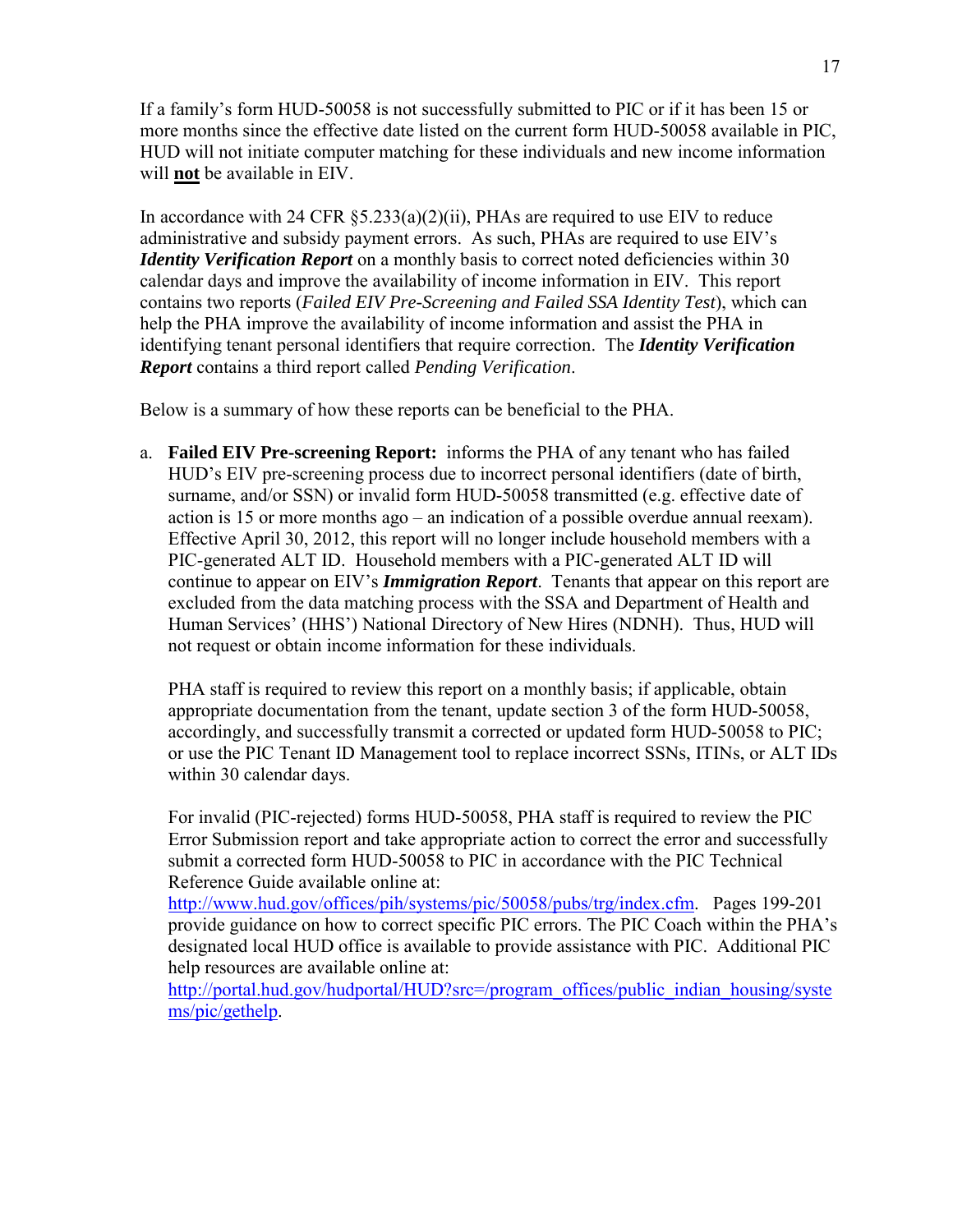b. **Failed SSA Identity Test Report:** informs the PHA of any tenant whose identity cannot be confirmed by SSA due to incorrect personally identifiable information (PII) (date of birth, surname, and/or SSN) recorded in section 3 of the form HUD-50058, which do not match the personal identifiers reported in SSA's database or SSA has determined that a tenant is deceased. HUD verifies all tenant-reported PII against the SSA database.

For certain tenants, SSA will provide the date of birth and/or social security number as reported in SSA's files. PHAs are required to update the form HUD-50058 with the SSA-provided information. As outlined in section 10 of this notice, PHAs must use the PIC Tenant ID Management tool to replace incorrect SSNs or ALT IDs with the correct SSN. If a tenant disputes the SSA-provided information, the tenant must resolve this disparity with SSA.

PHA staff is required to review this report on a monthly basis; if applicable, obtain appropriate documentation from the tenant, update section 3 of the form HUD-50058, accordingly, and successfully transmit a corrected form HUD-50058 to PIC within 30 calendar days.

Effective April 30, 2012, the *Failed SSA Identity Test Report* (and the Income Report) will include the date SSA verified the tenant PII, as reflected in the below EIV screenshot. This feature will allow HUD and PHAs to monitor timely implementation of corrective action to address incorrect PII.

|                                                                            |                                                                      |                   | Failed SSA Screening as of 12/31/2011                                                          |                                 |  |  |  |
|----------------------------------------------------------------------------|----------------------------------------------------------------------|-------------------|------------------------------------------------------------------------------------------------|---------------------------------|--|--|--|
| <b>Participant Code:</b>                                                   |                                                                      |                   | OH001 Columbus MHA                                                                             |                                 |  |  |  |
| Program Type:                                                              |                                                                      |                   | All PIH Programs                                                                               |                                 |  |  |  |
| <b>Reexamination Month:</b><br><b>Households that Failed Verification:</b> |                                                                      |                   | AII                                                                                            |                                 |  |  |  |
|                                                                            |                                                                      |                   | 102                                                                                            |                                 |  |  |  |
| <b>Action Type:</b>                                                        |                                                                      |                   | All                                                                                            |                                 |  |  |  |
|                                                                            |                                                                      |                   |                                                                                                | <b>Download in Excel</b>        |  |  |  |
|                                                                            |                                                                      |                   |                                                                                                | <b>Printer Friendly Version</b> |  |  |  |
|                                                                            |                                                                      |                   | <b>Next Group O</b><br>1 - 50 of 102 Households Last Page                                      |                                 |  |  |  |
|                                                                            | HOH SSN ***-**-2273   HOH Name Iruzh URIZSH   HOH DOB 12/31/1976     |                   |                                                                                                |                                 |  |  |  |
| <b>Member SSN</b>                                                          | <b>Member flame</b>                                                  | <b>Member DOB</b> | <b>Falled Verification Description</b>                                                         | <b>Date of Verification</b>     |  |  |  |
| eas, **. 0083                                                              | #szofwyz 5212U                                                       | 12/07/2010        | Verification failed - SSN not found in SSA<br>records                                          | 12/04/2010                      |  |  |  |
|                                                                            | HOH SSN ***.**-3404   HOH Name vshizp NRIZPRWYZ   HOH DOB 12/31/1960 |                   |                                                                                                |                                 |  |  |  |
| <b>Member SSII</b>                                                         | <b>Member Name</b>                                                   | <b>Member DOB</b> | <b>Failed Verification Description</b>                                                         | <b>Date of Verification</b>     |  |  |  |
| exe, en.3404                                                               | vshipp NRIZPRWYZ                                                     | 12/31/1960        | Verification failed - Date of birth matched,<br>but surname did not match with SSA<br>records  | 12/04/2008                      |  |  |  |
|                                                                            | Vnirw ZMRNZ                                                          | 01/07/1971        | Verification failed - Date of birth matched,<br>but surname did not match with SSA<br>records  | 12/04/2008                      |  |  |  |
| exe, ex.8235<br>$***,***,4597$                                             | vnivy MZNSZIFWYZ                                                     | 07/22/1998        | Verification failed - Date of birth matched.<br>but surname did not match with SSA.<br>records | 12/04/2008                      |  |  |  |

Verification Reports >> Report Selection >> PHA Statistics

c. **Pending Verification Report:** This report identifies households and household members in which the tenant PII is scheduled to be matched against SSA's database with HUD's next monthly computer matching effort in accordance with the computer matching schedule in section 17 of this notice.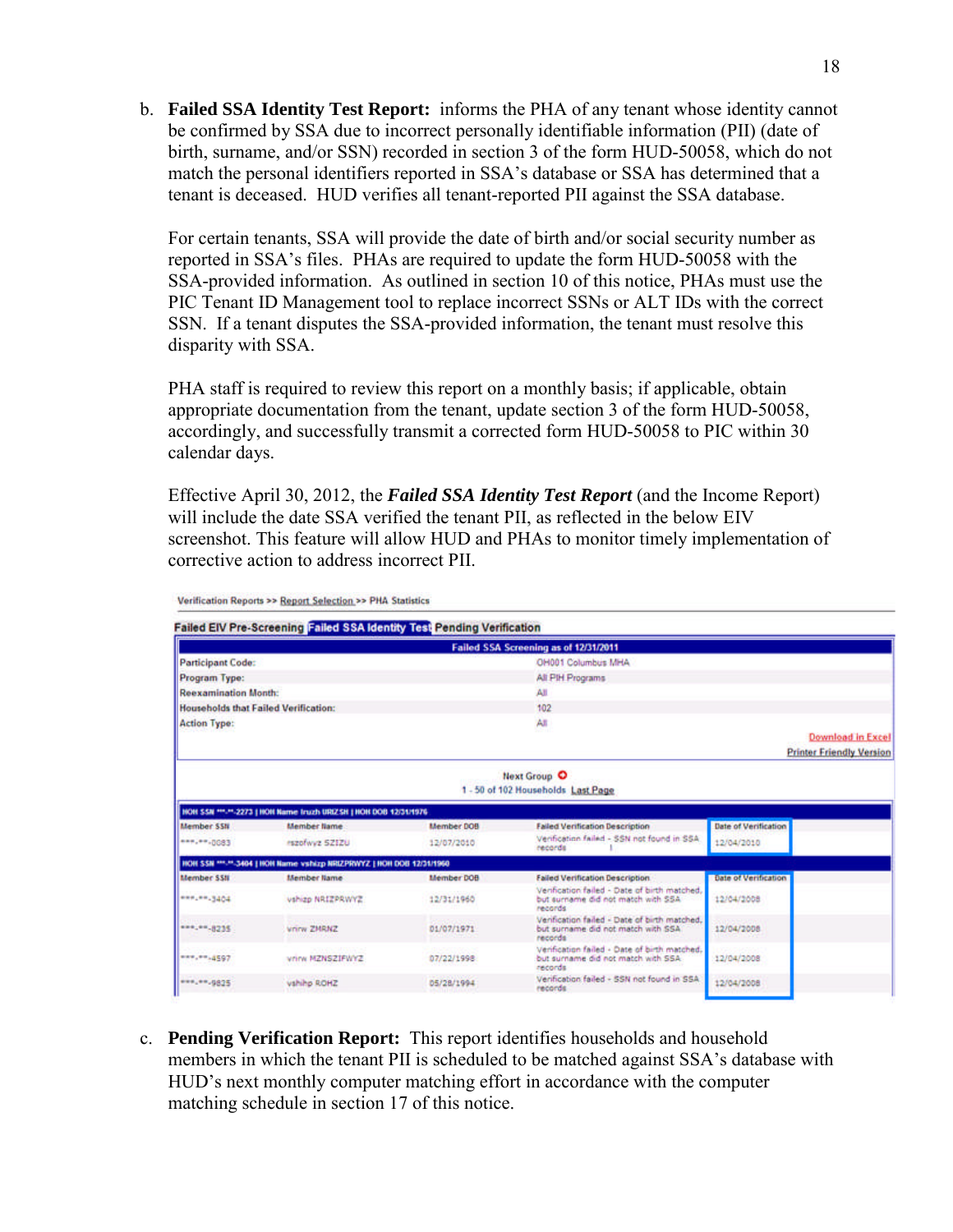Below is a summary of EIV failed verification error descriptions, explanations, and corrective actions PHAs are required to implement within 30 calendars days of the noted deficiency in order to ensure the availability of social security benefit information in EIV and incorrect tenant personal identifiers are promptly corrected.

|                |                                                                                                | <b>Identity Verification Report: Failed SSA Identity Test Report Error Messages</b>                                                                                                                                |                                                                                                                                                                                                                                                                                                                                                                                                                                                                              |  |  |  |
|----------------|------------------------------------------------------------------------------------------------|--------------------------------------------------------------------------------------------------------------------------------------------------------------------------------------------------------------------|------------------------------------------------------------------------------------------------------------------------------------------------------------------------------------------------------------------------------------------------------------------------------------------------------------------------------------------------------------------------------------------------------------------------------------------------------------------------------|--|--|--|
|                |                                                                                                | <b>Error Message</b>                                                                                                                                                                                               | <b>Required PHA</b>                                                                                                                                                                                                                                                                                                                                                                                                                                                          |  |  |  |
| No.            | <b>Error Message Description</b>                                                               | <b>Explanation</b>                                                                                                                                                                                                 | <b>Corrective Action</b>                                                                                                                                                                                                                                                                                                                                                                                                                                                     |  |  |  |
| $\mathbf{1}$   | SSN is verified; individual is<br>deceased<br>Or                                               | The tenant's SSN has<br>been verified by SSA<br>and the individual is<br>deceased.                                                                                                                                 | Contact tenant's adult<br>family member or<br>next of kin to confirm<br>death.                                                                                                                                                                                                                                                                                                                                                                                               |  |  |  |
|                | SSN is verified; individual is<br>deceased MM/DD/YYYY                                          | If a date follows the<br>error message, this is<br>the date of death as<br>reflected in SSA<br>records.                                                                                                            | Upon confirmation of<br>death, update family<br>composition<br>accordingly.<br>If a single member<br>deceased household,<br>take appropriate<br>action in accordance<br>with HUD<br>administrative<br>guidance, program<br>requirements and<br>PHA-established<br>policies, including<br>termination of HAP<br>contract (Section 8<br>only) and transmit an<br>End of Participation<br>(EOP) (action type 6)<br>form HUD-50058.<br>If applicable, recover<br>HAP overpayment |  |  |  |
| $\overline{2}$ | Verification Failed - Surname<br>matched, but DOB did not match<br>with SSA records MM/DD/YYYY | The date of birth<br>recorded on line 3e of<br>the form HUD-50058<br>does not match the<br>DOB in SSA records.<br>However, the DOB<br>reflected in SSA<br>records is listed at the<br>end of the error<br>message. | from landlord.<br>Update line 3e of<br>form HUD-50058<br>with the SSA-<br>provided DOB. The<br>tenant must follow-up<br>with SSA to dispute<br>the SSA-provided<br>DOB.                                                                                                                                                                                                                                                                                                      |  |  |  |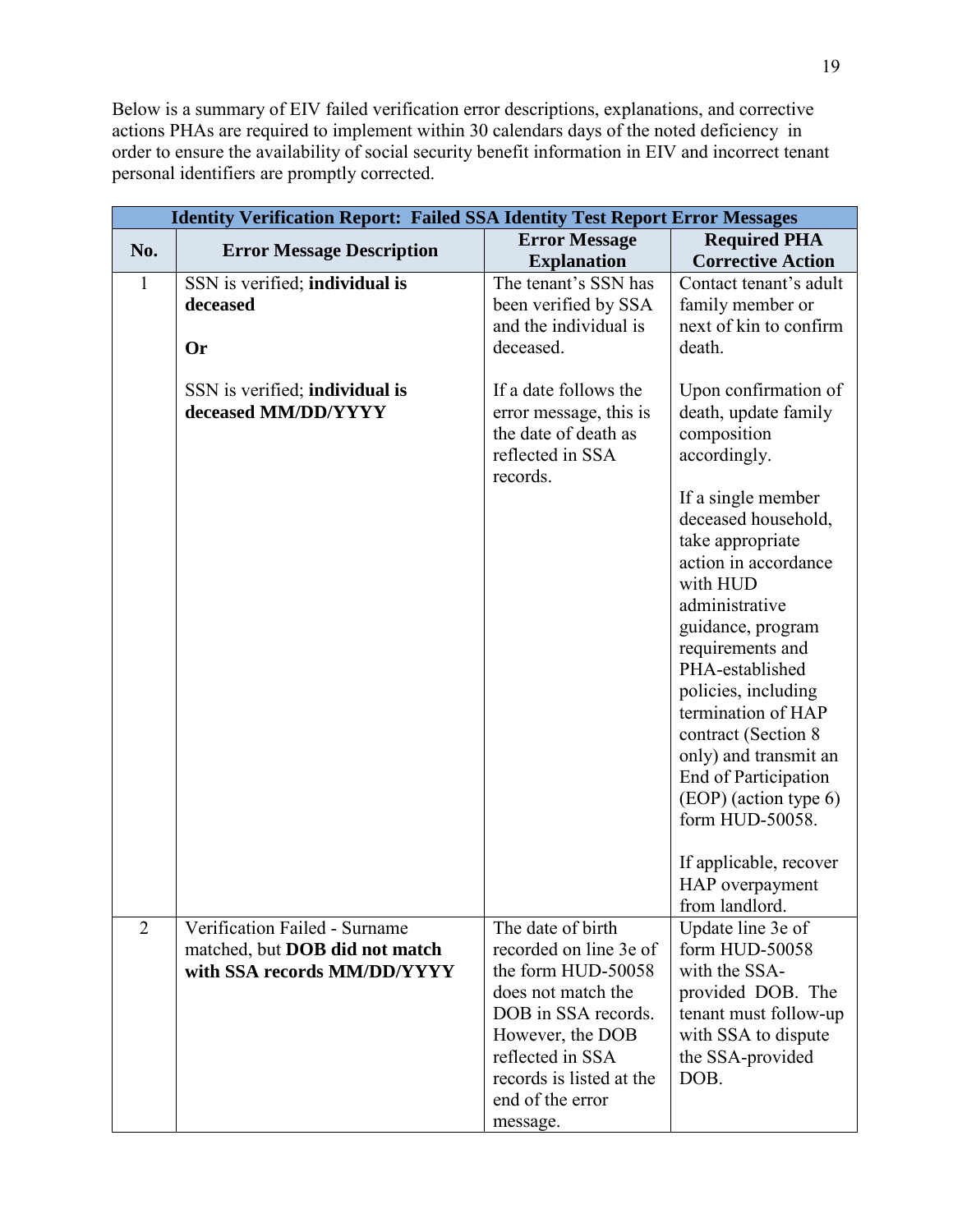|                | <b>Identity Verification Report: Failed SSA Identity Test Report Error Messages</b> |                                                |                              |
|----------------|-------------------------------------------------------------------------------------|------------------------------------------------|------------------------------|
| No.            | <b>Error Message Description</b>                                                    | <b>Error Message</b>                           | <b>Required PHA</b>          |
|                |                                                                                     | <b>Explanation</b>                             | <b>Corrective Action</b>     |
| 3              | Verification failed - SS/SSI benefits                                               | The tenant is                                  | Request the tenant to        |
|                | cannot be disclosed due to                                                          | receiving SS/SSI                               | provide a current            |
|                | discrepancy in date of birth                                                        | benefits; however,                             | SS/SSI benefit letter.       |
|                | <b>MM/DD/YYYY</b>                                                                   | SSA can not disclose                           | Update line 3e of            |
|                |                                                                                     | the benefit amount                             | form HUD-50058               |
|                |                                                                                     | because the date of                            | with the SSA-                |
|                |                                                                                     | birth recorded on line                         | provided DOB. The            |
|                |                                                                                     | 3e of the form HUD-<br>50058 does not match    | tenant must follow-up        |
|                |                                                                                     | the DOB in SSA                                 | with SSA to dispute          |
|                |                                                                                     | records. However,                              | the SSA-provided             |
|                |                                                                                     | the DOB reflected in                           | DOB.                         |
|                |                                                                                     | SSA records is listed                          |                              |
|                |                                                                                     | at the end of the error                        |                              |
|                |                                                                                     | message.                                       |                              |
| $\overline{4}$ | No benefits reported by SSA                                                         | No benefits reported                           | Update line 3e of            |
|                | <b>MM/DD/YYYY</b>                                                                   | by SSA.                                        | form HUD-50058               |
|                |                                                                                     |                                                | with the SSA-                |
|                |                                                                                     | The date of birth                              | provided DOB. The            |
|                |                                                                                     | recorded on line 3e of                         | tenant must follow-up        |
|                |                                                                                     | the form HUD-50058                             | with SSA to dispute          |
|                |                                                                                     | does not match the                             | the SSA-provided             |
|                |                                                                                     | DOB in SSA records.                            | DOB.                         |
|                |                                                                                     | However, the DOB                               |                              |
|                |                                                                                     | reflected in SSA                               |                              |
|                |                                                                                     | records is listed at the                       |                              |
|                |                                                                                     | end of the error                               |                              |
| $\overline{5}$ |                                                                                     | message.                                       |                              |
|                | Verification failed - Date of birth<br>matched, but surname did not match           | The surname recorded<br>on line 3b of the form | Ask the tenant to<br>provide |
|                | with SSA records                                                                    | HUD-50058 is not the                           | documentation (SSN           |
|                |                                                                                     | same surname                                   | card, birth certificate,     |
|                | or                                                                                  | reflected in SSA's                             | state issued                 |
|                |                                                                                     | records.                                       | identification card,         |
|                | <b>Surname does not match; DOB was</b>                                              |                                                | marriage license or          |
|                | checked                                                                             |                                                | court documents) of          |
|                |                                                                                     |                                                | the other name he/she        |
|                |                                                                                     |                                                | is using.                    |
|                |                                                                                     |                                                |                              |
|                |                                                                                     |                                                | Update line 3b of            |
|                |                                                                                     |                                                | form HUD-50058               |
|                |                                                                                     |                                                | with the correct             |
|                |                                                                                     |                                                | surname.                     |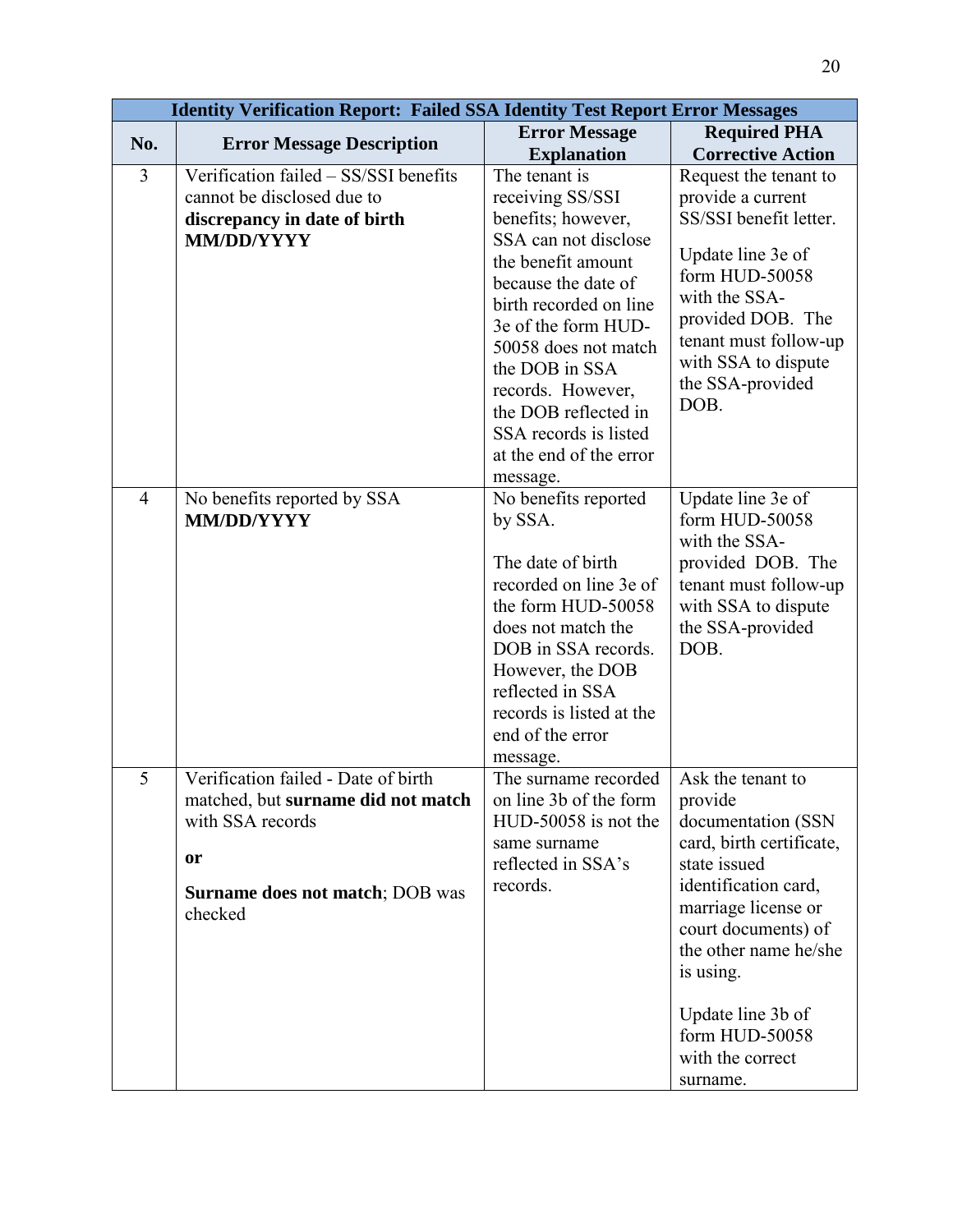|                |                                                                                             | <b>Identity Verification Report: Failed SSA Identity Test Report Error Messages</b>                                                                                                                           |                                                                                                                                                                                                                                                                                                                                                                                                                       |  |  |  |
|----------------|---------------------------------------------------------------------------------------------|---------------------------------------------------------------------------------------------------------------------------------------------------------------------------------------------------------------|-----------------------------------------------------------------------------------------------------------------------------------------------------------------------------------------------------------------------------------------------------------------------------------------------------------------------------------------------------------------------------------------------------------------------|--|--|--|
| No.            | <b>Error Message Description</b>                                                            | <b>Error Message</b>                                                                                                                                                                                          | <b>Required PHA</b>                                                                                                                                                                                                                                                                                                                                                                                                   |  |  |  |
|                |                                                                                             | <b>Explanation</b>                                                                                                                                                                                            | <b>Corrective Action</b>                                                                                                                                                                                                                                                                                                                                                                                              |  |  |  |
| 6              | Verification failed - SS/ SSI benefits<br>cannot be disclosed due to<br>discrepancy in name | The tenant is<br>receiving SS/SSI<br>benefits; however,<br>SSA can not disclose<br>the benefit amount<br>because the PIC-<br>reported SSN is not<br>assigned by SSA to<br>the PIC-reported<br>tenant name.    | Request the tenant to<br>provide a current SSN<br>assignment letter or<br>SS/SSI benefit letter.<br>Ask the tenant to<br>provide<br>documentation (SSN<br>card, birth certificate,<br>state issued<br>identification card,<br>marriage license or<br>court documents) of<br>the other name he/she<br>is using.<br>Update line 3b and/or<br>3c of form HUD-<br>50058 with the correct<br>first name and/or<br>surname. |  |  |  |
| $\overline{7}$ | Verification failed - SSN not found in<br>SSA records XXXXXXXXX                             | The tenant SSN<br>recorded on line 3n of<br>the form HUD-50058<br>is not a valid number<br>issued by SSA.<br>However, the SSN<br>reflected in SSA<br>records is listed at the<br>end of the error<br>message. | Update line 3n of<br>form HUD-50058<br>with the SSA-<br>provided SSN.                                                                                                                                                                                                                                                                                                                                                 |  |  |  |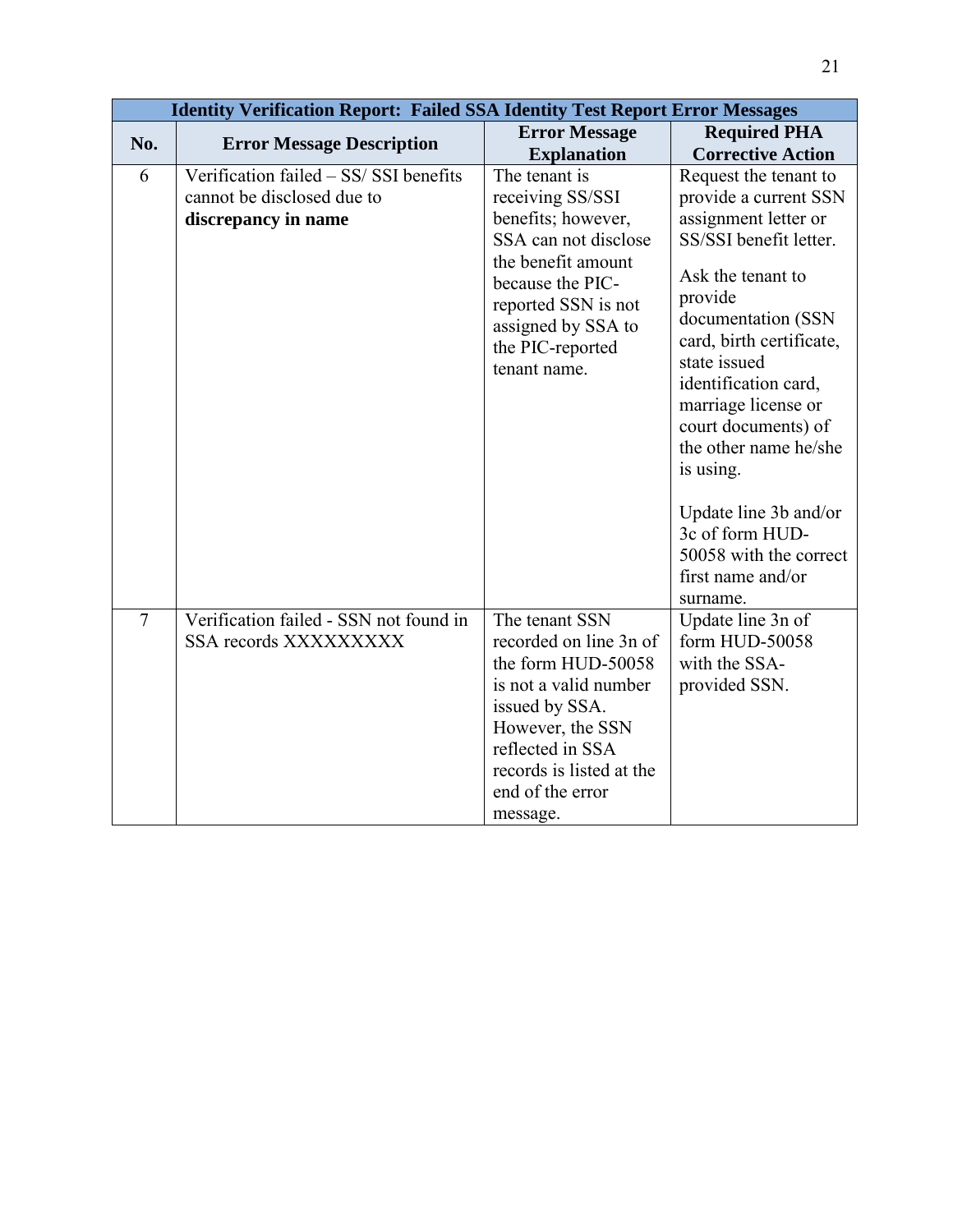| <b>Identity Verification Report: Failed SSA Identity Test Report Error Messages</b> |                                                                                   |                                                                                                                                         |                                                                                                                                                                                                                                                                                                                                                   |  |  |
|-------------------------------------------------------------------------------------|-----------------------------------------------------------------------------------|-----------------------------------------------------------------------------------------------------------------------------------------|---------------------------------------------------------------------------------------------------------------------------------------------------------------------------------------------------------------------------------------------------------------------------------------------------------------------------------------------------|--|--|
| No.                                                                                 | <b>Error Message Description</b>                                                  | <b>Error Message</b><br><b>Explanation</b>                                                                                              | <b>Required PHA</b><br><b>Corrective Action</b>                                                                                                                                                                                                                                                                                                   |  |  |
| 8                                                                                   | Verification failed - SSN not found in<br>SSA records<br>0r<br>SSN is not in file | The tenant's SSN<br>recorded on line 3n of<br>the form HUD-50058<br>is not a valid number<br>issued by SSA or<br>listed in SSA records. | Request original SSN<br>card from tenant.<br>Confirm SSN<br>displayed on the card<br>matches the SSN<br>reported on line 3n of<br>form HUD-50058.<br>If the numbers do not<br>match, make the<br>necessary correction<br>on line 3n of form<br>HUD-50058.<br>For continued SSN<br>failures, notify HUD<br>OIG or other law<br>enforcement agency. |  |  |

*Note:* If SSA's records are wrong, only the tenant can request SSA to correct his/her record, by completing and submitting form SS-5 *Application for a Social Security Card* to the local SSA office.

For any case in which your agency has determined that the tenant name or surname reported on the form HUD-50058 is correct, fax the following information to HUD Headquarters at (202) 485-0288:

- a. PHA Code;
- b. HOH first and last name;
- c. First and last name of household member with name discrepancy; and
- d. A legible copy of the SSA statement of SSN assignment (see attached sample letter)

| <b>Identity Verification Report: Failed EIV Pre-screening Report Error Messages</b> |                      |                        |                                           |  |  |
|-------------------------------------------------------------------------------------|----------------------|------------------------|-------------------------------------------|--|--|
| No.                                                                                 | <b>Error Message</b> | <b>Error Message</b>   | <b>Required PHA</b>                       |  |  |
|                                                                                     | <b>Description</b>   | <b>Explanation</b>     | <b>Corrective Action</b>                  |  |  |
|                                                                                     | Failed DOB check.    | The date of birth is   | Enter DOB on line 3e of the form HUD-     |  |  |
|                                                                                     |                      | blank or null.         | 50058. Ensure only numbers are            |  |  |
|                                                                                     |                      |                        | recorded.                                 |  |  |
| 2                                                                                   | Failed effective     | The effective date of  | Enter a current effective date on line 2b |  |  |
|                                                                                     | date check.          | action is more than 15 | of the form HUD-50058. The PHA must       |  |  |
|                                                                                     |                      | months old.            | ensure that it has completed a current    |  |  |
|                                                                                     |                      |                        | reexam of family income and               |  |  |
|                                                                                     |                      |                        | composition.                              |  |  |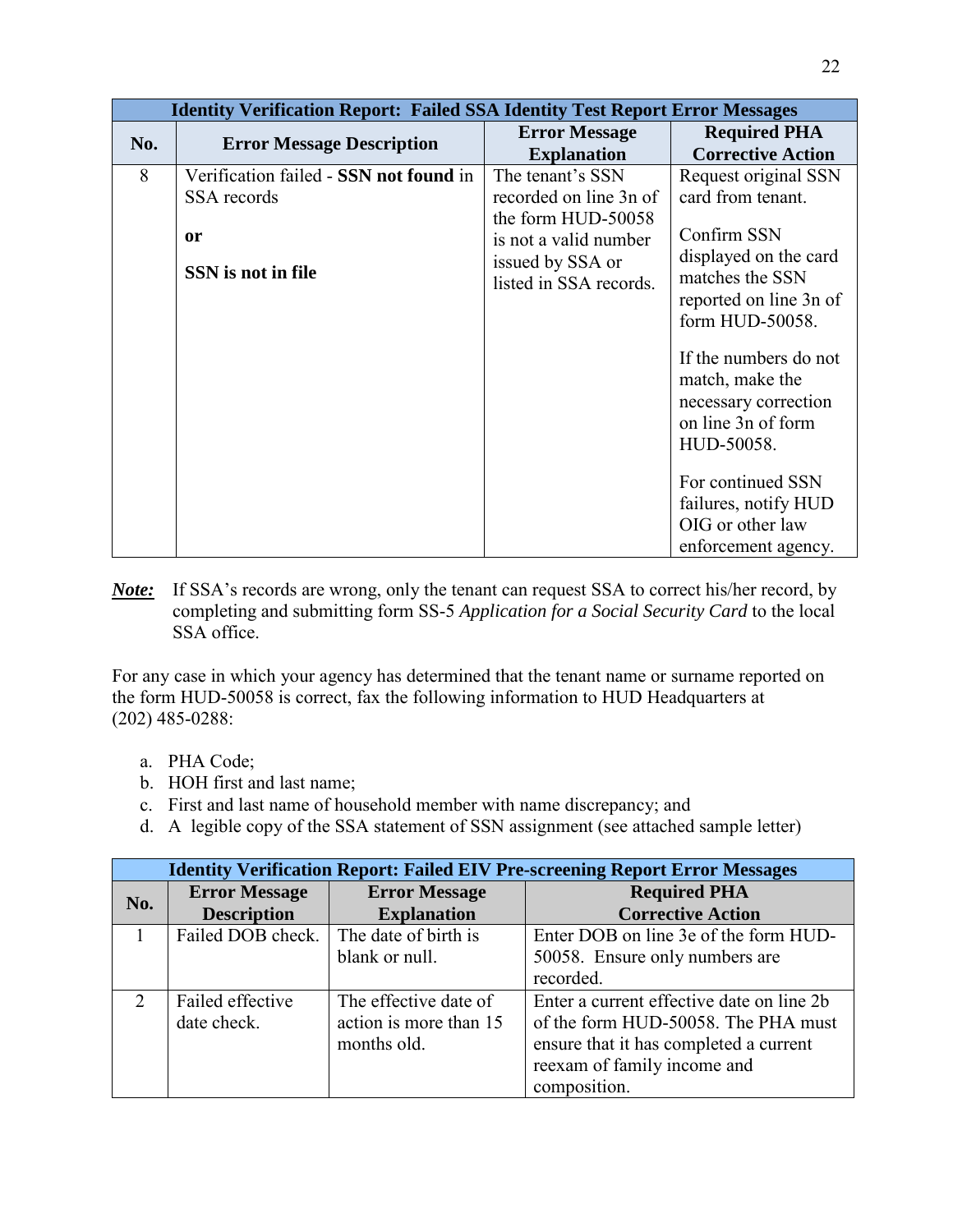|                | <b>Identity Verification Report: Failed EIV Pre-screening Report Error Messages</b> |                          |                                                                    |  |  |
|----------------|-------------------------------------------------------------------------------------|--------------------------|--------------------------------------------------------------------|--|--|
| No.            | <b>Error Message</b>                                                                | <b>Error Message</b>     | <b>Required PHA</b>                                                |  |  |
|                | <b>Description</b>                                                                  | <b>Explanation</b>       | <b>Corrective Action</b>                                           |  |  |
| $\overline{3}$ | Failed last name                                                                    | The last name is blank   | Enter last name on line 3b of the form                             |  |  |
|                | check.                                                                              | or null.                 | HUD-50058. Ensure only alpha                                       |  |  |
|                |                                                                                     |                          | characters are recorded. Do not include                            |  |  |
|                |                                                                                     |                          | special characters such as $-$ , $\sim$ , $\gamma$ , or $\gamma$ . |  |  |
| 4              | Failed SSN check.                                                                   | The SSN is not           | Enter valid SSN on line 3n of the form                             |  |  |
|                |                                                                                     | numeric or all 9s or     | HUD-50058. Do not use repetitive                                   |  |  |
|                |                                                                                     | LIKE $\{000\%$ } or LIKE | numbers, as directed in the current Form                           |  |  |
|                |                                                                                     | $00\%$ or LIKE           | HUD-50058 Instruction Booklet, if                                  |  |  |
|                |                                                                                     | $\{%0000\}$ .            | tenant has not disclosed a SSN. The                                |  |  |
|                |                                                                                     |                          | PHA is required to generate an ALT ID                              |  |  |
|                |                                                                                     |                          | for affected individuals as outlined in                            |  |  |
|                |                                                                                     |                          | section 9 of this notice.                                          |  |  |
|                |                                                                                     |                          | <b>Note:</b> This error message will occur for                     |  |  |
|                |                                                                                     |                          | any individual with a PIC-generated ALT                            |  |  |
|                |                                                                                     |                          | ID. If the individual is a U.S.                                    |  |  |
|                |                                                                                     |                          | Citizen/National or eligible noncitizen,                           |  |  |
|                |                                                                                     |                          | the PHA is required to follow up with the                          |  |  |
|                |                                                                                     |                          | family to obtain documentation of the                              |  |  |
|                |                                                                                     |                          | SSN. If the individual does not contend                            |  |  |
|                |                                                                                     |                          | to have eligible immigration status (and                           |  |  |
|                |                                                                                     |                          | coded as an ineligible noncitizen on the                           |  |  |
|                |                                                                                     |                          | form HUD-50058), no further action is                              |  |  |
|                |                                                                                     |                          | required by the PHA.                                               |  |  |

PHAs are authorized to implement the below HUD-approved workaround for any overdue reexamination which your agency has not completed due to pending litigation.

# **Authorized Workaround:**

- 1. The PHA must submit the following information to HUD Headquarters (HHQ) via email to [PIH.RHIIP.TA@HUD.GOV,](mailto:PIH.RHIIP.TA@HUD.GOV) and a copy to the local HUD field office:
	- a. PHA Certification signed and dated by the Executive Director or designated official on the PHA's letterhead, which states the following:
		- I certify under the penalties of perjury that the attached list of head of household (HOH) names have an overdue annual reexam due to pending litigation initiated by the Housing Authority or tenant. I agree to submit an updated form HUD-50058 to PIC, in accordance with HUD guidance, once the court has issued a final order or the family discontinues participation in a PIH rental assistance program, whichever occurs first.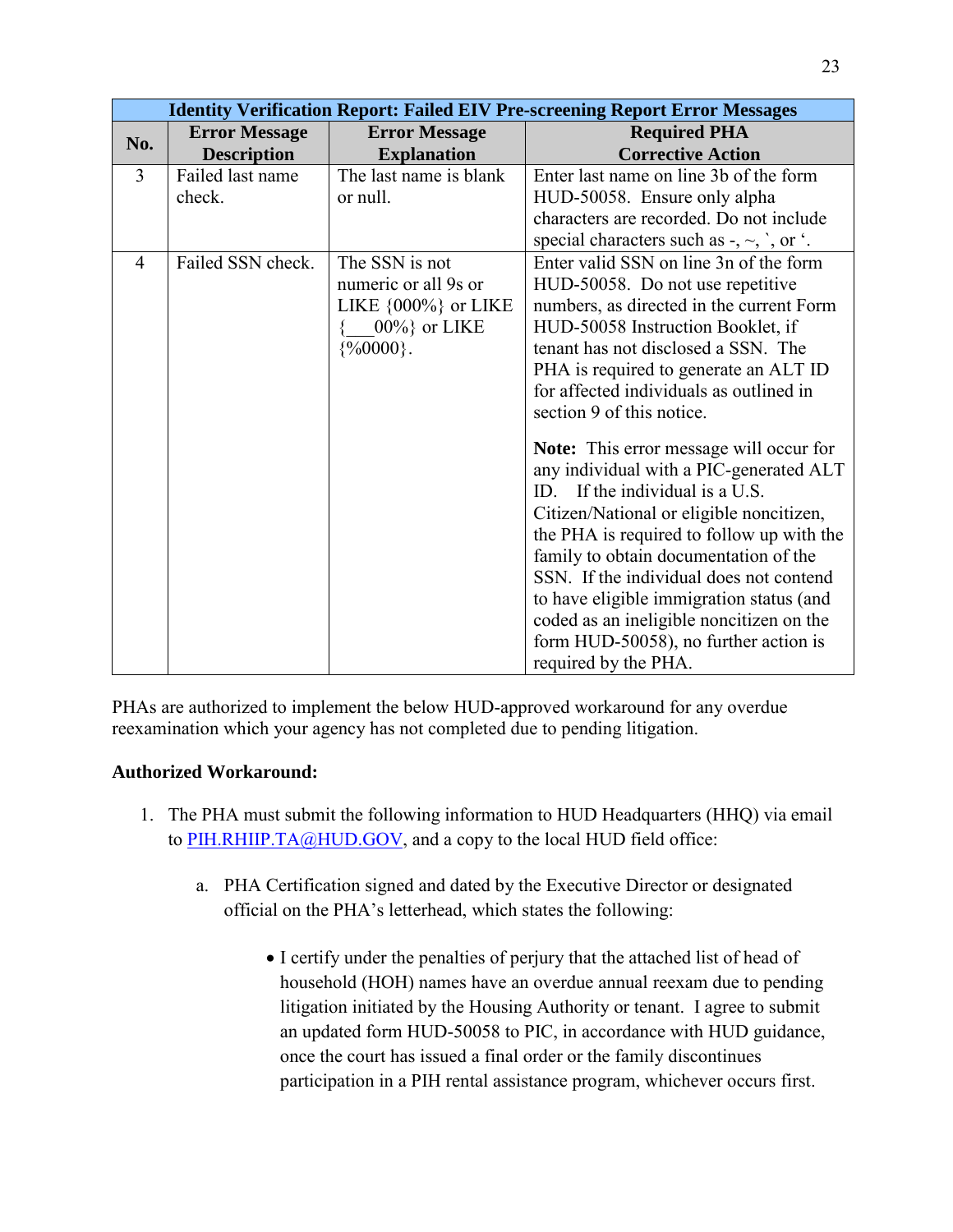- I understand that HUD may request copies of court proceedings filed with the court and agree to furnish such documents and any other documents associated with the pending litigation upon written request of a HUD official.
- b. A listing of HOHs in which there is pending litigation, the type of pending litigation pending (i.e. wrongful termination, breach of lease, tenant holding over action, etc.) the date the litigation began and court-assigned case number.
	- PHAs must download the EIV Identity Verification/Failed EIV Prescreening report into Excel (prior to implementing action item 3 below) to create the listing, however, the PHA must delete all tenant social security numbers before sending the file to HUD.
	- Add the following columns to the report and provide the applicable information:
		- $\triangleright$  Date Litigation Initiated
		- Court-Assigned Case Number
		- $\triangleright$  Type of Litigation
- 2. Submissions must be emailed to [PIH.RHIIP.TA@HUD.GOV](mailto:PIH.RHIIP.TA@HUD.GOV), with a copy to the local HUD field office within 30 calendar days of the date the PHA initiated litigation.
- 3. The PHA will successfully submit an action type 3 (interim reexamination) form HUD-50058 to PIC in which **line 2b, effective date** contains a current date; line 2i, projected effective date of next reexamination is equal to a date 12 months from the date listed on line 2b; and any line between  $2q - 2u$  (PHA use only) contains the words "Pending Litigation".
- 23. **When the Identity Verification Report is Updated.** Below is guidance to explain how the Identity Verification report is updated.

# a. **Failed EIV Pre-Screening Report**

When the PHA corrects or updates information reported on section 2 or 3 of the form HUD-50058, EIV copies the data from PIC on a nightly basis. However, the Failed EIV Pre-Screening report is updated on a weekly basis, on every Saturday morning upon successful completion of EIV's weekend summarization job. PHAs are able to view the updated report on the following Monday.

## b. **Failed SSA Identity Test Report**

When the PHA corrects or updates PII reported on section 3 of the form HUD-50058, EIV copies the data from PIC on a nightly basis. However, the Failed SSA Identity Test Report is updated once the following actions occur: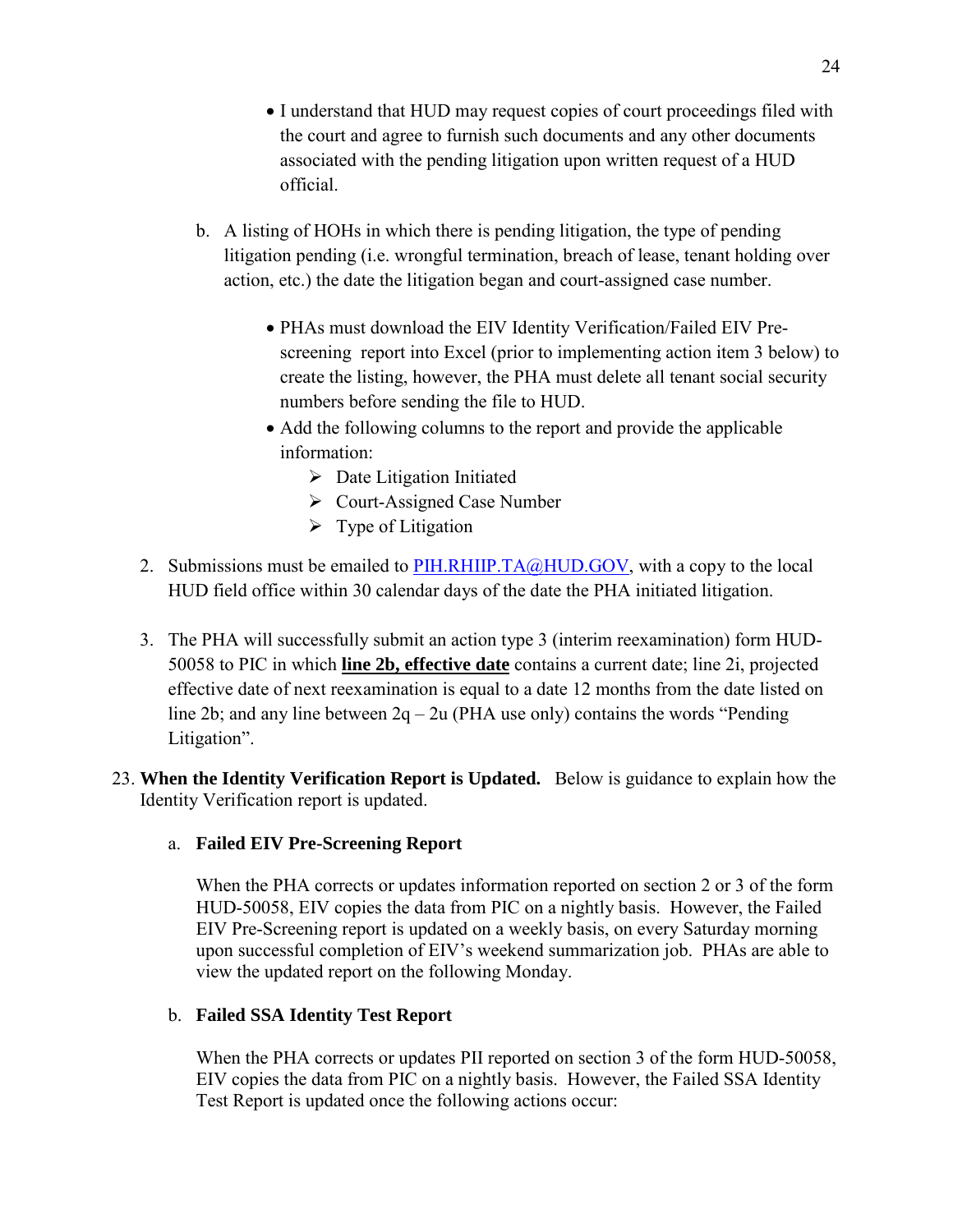- i. The updated PII is submitted to SSA for verification in the month following the month in which the updated form HUD-50058 was successfully submitted to PIC; and SSA returns the results (verified, failed, or deceased) of the data matching process to EIV; or
- ii. SSA updates the PII reported on its records and this information matches the PII reported on the form HUD-50058 when HUD submits the tenant PII to SSA for verification; and
- iii. Successful completion of the EIV's weekend summarization job.

Once the above actions occur, PHAs are able to view the updated report on the following Monday.

- **Note:** When an updated form HUD-50058 to correct a tenant's PII is successfully submitted to PIC or a tenant's SSN is corrected using the PIC Tenant ID Management tool, the tenant's EIV identity verification status will change to **Pending** from **Failed.** This action is confirmation that the PHA has successfully submitted an updated form HUD-50058 to PIC and that HUD has flagged the tenant record for data matching with SSA during the next monthly data matching process. For example, updated PII on forms HUD-50058 successfully submitted to PIC in January will be matched with SSA in February. These updated households will **not** appear on the **Pending Verification Report** unless these households were scheduled for the original quarterly computer matching process in accordance with the *HUD-SSA Computer Matching Schedule* in section 17 of this notice.
- 24. **Penalties for Non-Compliance with Use of EIV's Identity Verification Report.** HUD will monitor each PHA's Identity Verification report on a quarterly basis and notify affected PHAs of the need to correct deficiencies and if requested by HUD, provide documentation and/or certification of PHA-implemented corrective action(s).

PHAs may be subject to sanctions for failure to 1) recover or attempt to recover improper subsidy payments made in error; 2) reimburse the Housing Choice Voucher (HCV) housing assistance payment (HAP) account for any unrecovered HAP overpayment; 3) correct noted deficiencies identified on the Identity Verification report in accordance with HUD regulations and/or administrative guidance; or 4) provide HUD-requested documents in response to a HUD notice.

For any imposed penalty, HUD will notify the PHA in writing of such penalty and afford the PHA a 30-day period to appeal HUD's decision. Appeals must be postmarked no later than 30 days from the date of the penalty notice and sent by certified mail or carrier service (UPS, FEDEX, DHL, etc.) to:

> U.S. Department of Housing and Urban Development Office of Public and Indian Housing Real Estate Assessment Center Attention: Nicole Faison 451 7<sup>th</sup> Street, SW, Room PCFL1 Washington, DC 20410